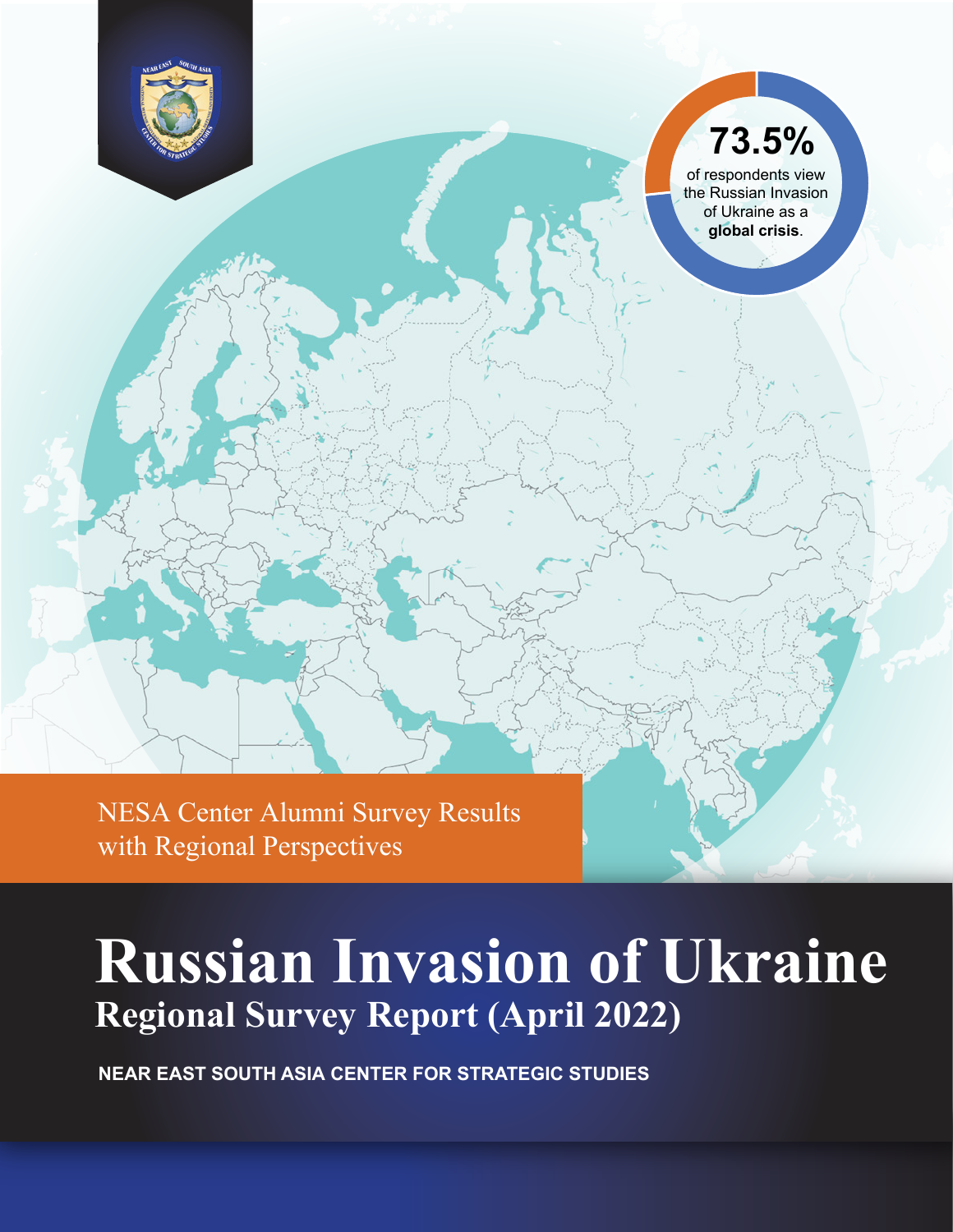# Letter from the Director

#### **Dear Colleagues,**

While we continue to grapple with the effects of the Covid-19 pandemic, the Russian invasion of Ukraine has dealt us yet another challenge with global economic and humanitarian repercussions.

At NESA, our global alumni network of security professionals are at the core of what we do. We are very proud of the relationships with our nearly 12,000 alumni, and the valuable perspectives they offer.



As such, we tapped our alumni network in April 2022, distributing a survey with a set of twenty questions about the Russia-Ukraine War.

We were very impressed by the interest the survey garnered. I am proud to say the survey received nearly 450 responses from more than 50 countries. The vast majority of responses were thoughtful, insightful and have given us many critical data points to consider.

I would like to offer my sincere thanks to all the NESA Alumni who took time from their busy schedules to complete this survey, as well as previous surveys from the last two years.

The many valuable insights collected from our alumni will be communicated to the leadership of the United States Department of Defense and throughout the United States Government, and will help to shape our program curricula in the years to come.

We invite you to peruse the findings of the survey in the following report.

Sincerely,

Terry A. Wolff LTG, USA (Ret.) Director, NESA Center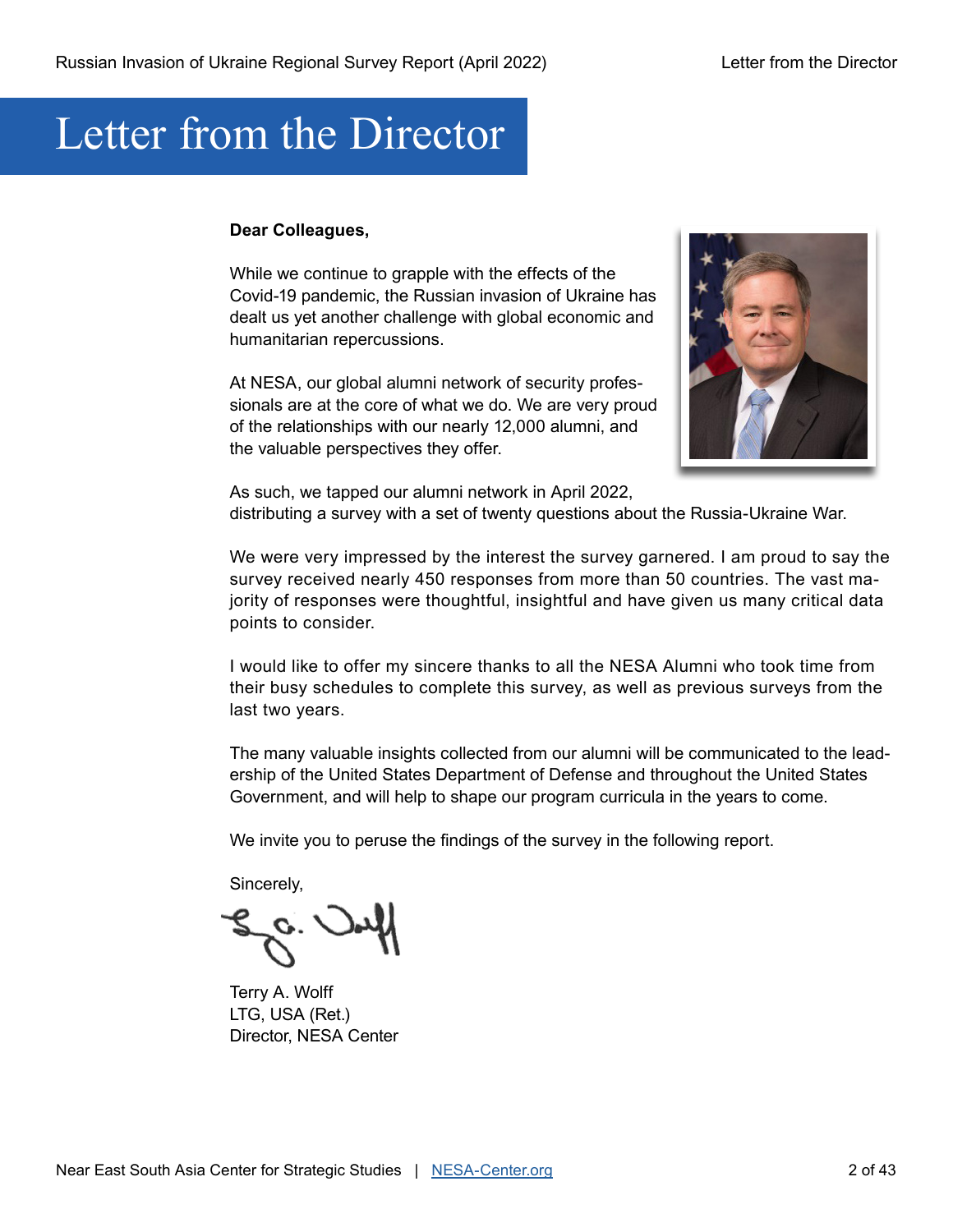# About the Report

In April 2022, the NESA Center reached out to its global alumni network with a set of twenty questions about the ongoing Russia-Ukraine War. This was the fourth survey sent to NESA Center alumni under the Covid-19 pandemic work environment. The questions were translated into Arabic, Dari, French, and Russian. **Nearly 450 responses were received** from all over NESA's Area of Responsibility (AOR), as well as a considerable number from outside the NESA region, including Europe, the United States (U.S.), sub-Saharan Africa, and Southeast Asia.

The findings of the survey have been compiled into the following report. The results are accompanied by graphs for visual aid.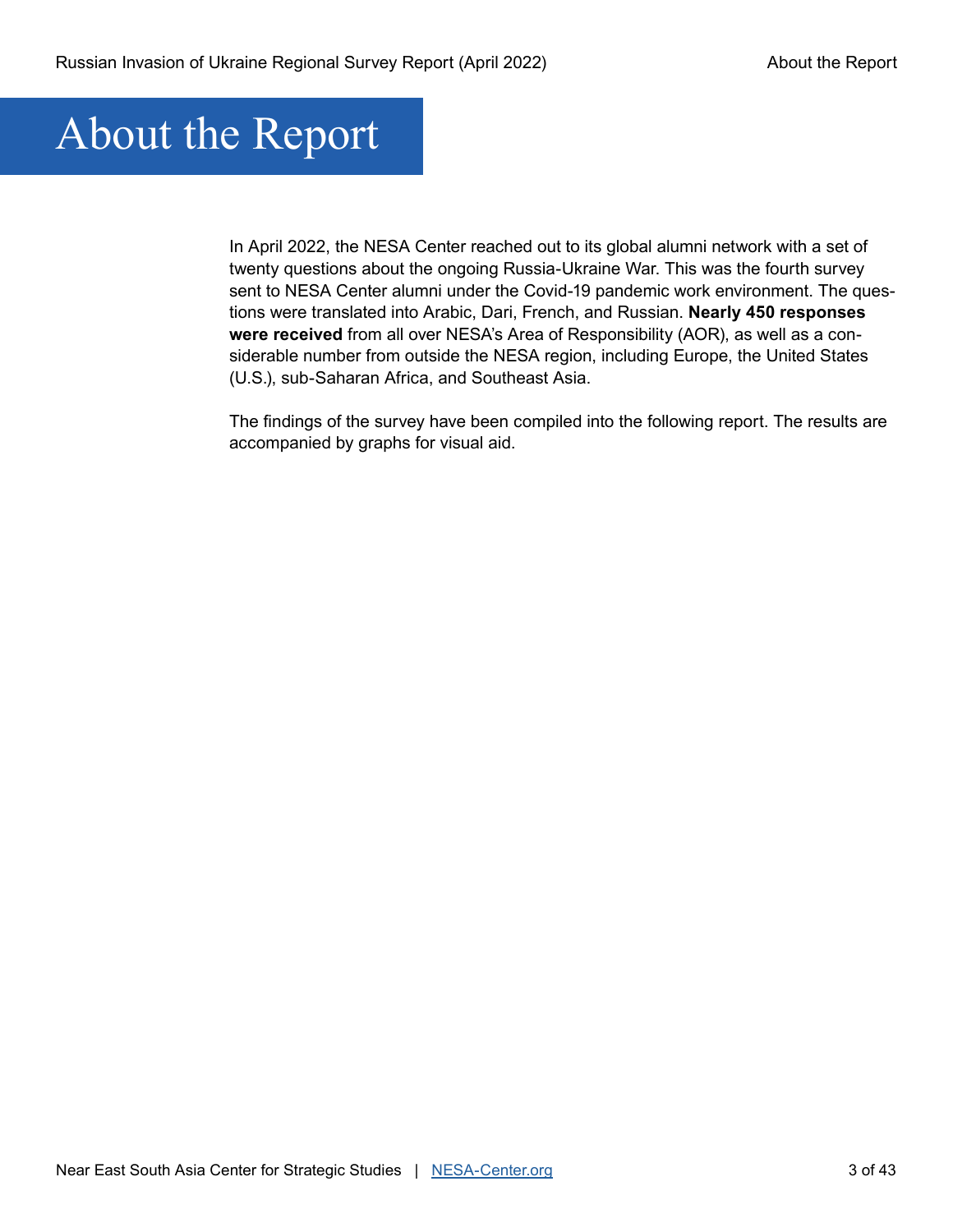## **1** What are your thoughts on the longevity of the Russia-Ukraine War?

*Response options: Short-term Crisis, Medium-term Crisis, or Long-term Crisis.*

#### **OVERALL ANALYSIS:**

A little over half of overall respondents (55%) answered that the Russia-Ukraine War is a medium-term crisis. 36% answered that it is a long-term crisis, while only 9% answered that it is a short-term crisis. Similar results were reflected among the various NESA sub-regions, apart from the Central Asia and the Caucasus sub-region, where those who argued that it is a long-term crisis (48.5%) were evenly split with those who argued that it is a medium-term crisis (48.5%). Three-fifths (60%) of U.S. respondents answered that it is a long-term crisis.

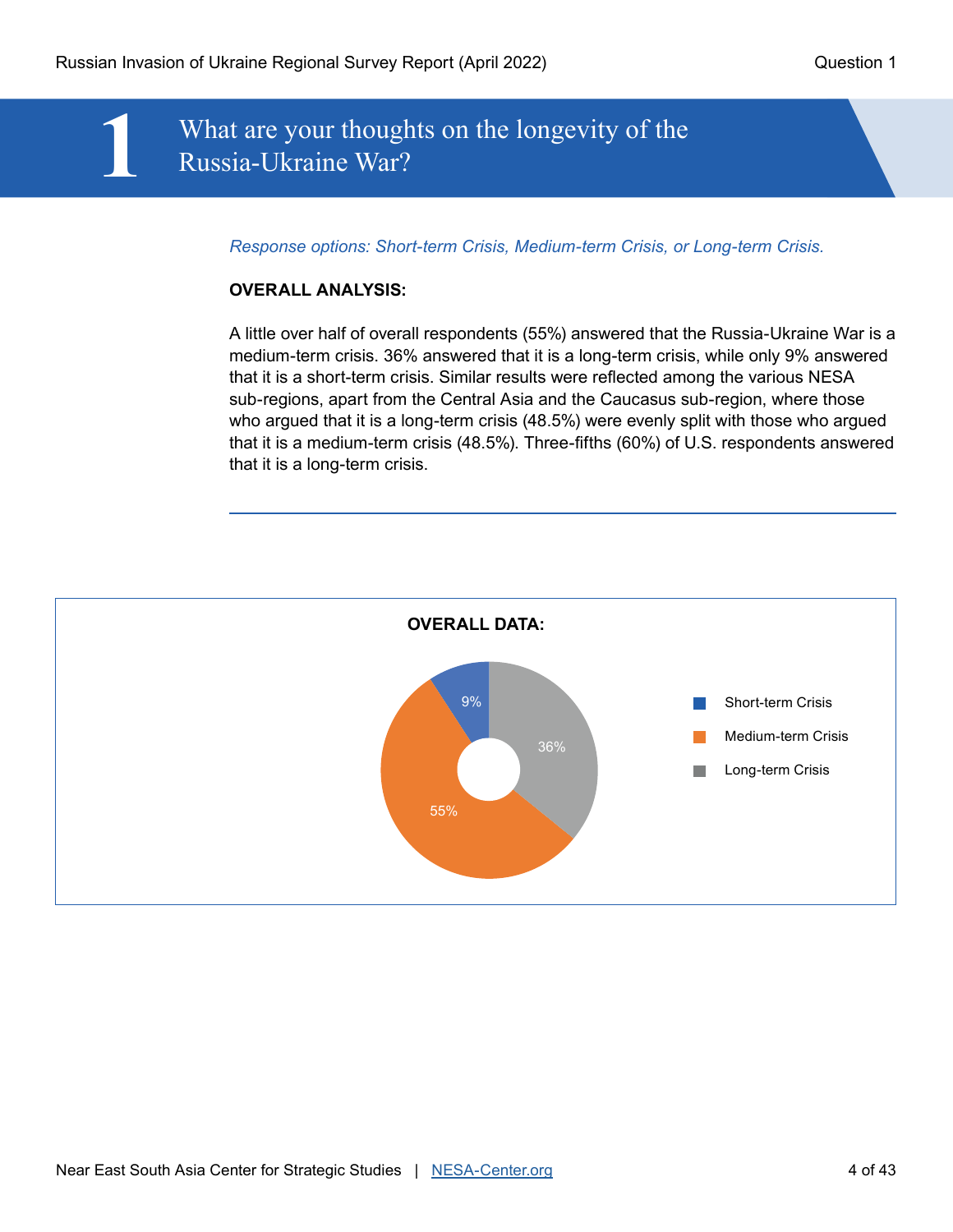## **1** What are your thoughts on the longevity of the Russia-Ukraine War?

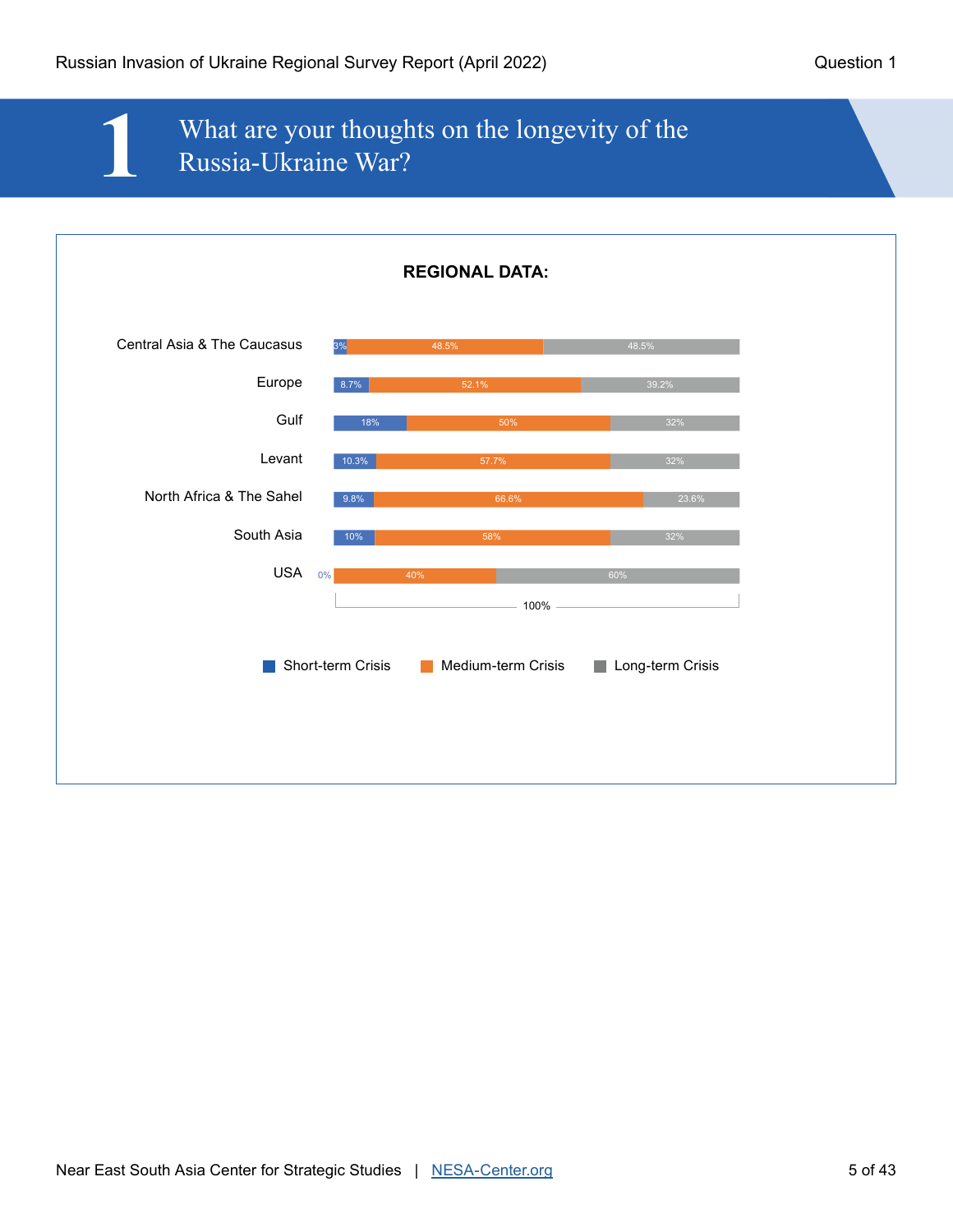## **2** What do you think is the best characterization of the Russia-Ukraine War?

*Response options: Global, European, Regional, or None of the Above.*

#### **OVERALL ANALYSIS:**

A clear majority (73.5%) of overall respondents argued that the Russia-Ukraine War is a crisis of global proportions. 14.5% answered that it is a European crisis and 10% that it is a regional crisis. The overall results were mostly reflected among the NESA sub-regions, with the exception of South Asia, where over 22% answered that it is a European-centric crisis. Many respondents answered that the crisis is of global proportions due to its affect on food and energy prices, which some argued may have second-tier reverberations in the form of social unrest in their respective countries and regions.

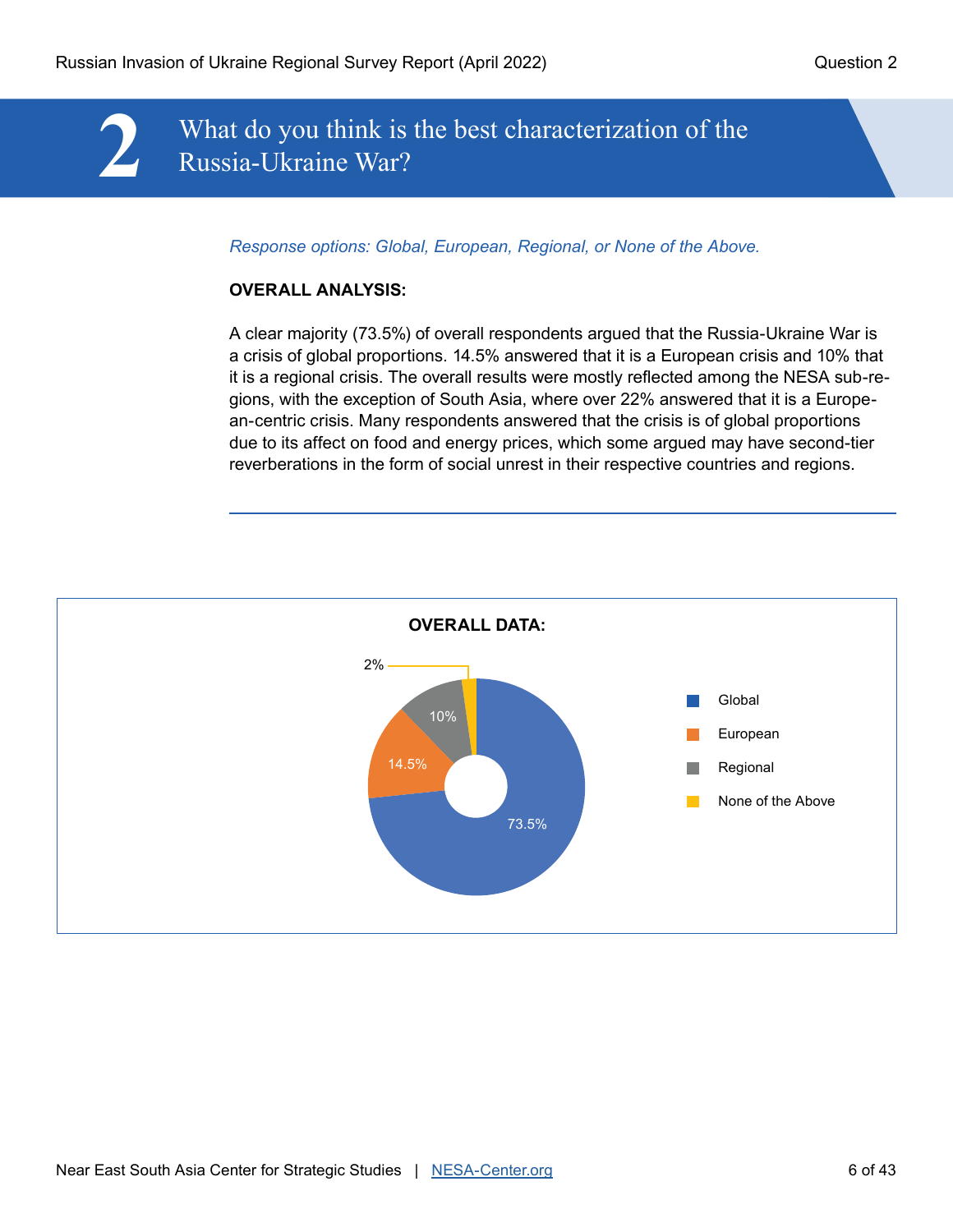## **2** What do you think is the best characterization of the Russia-Ukraine War?

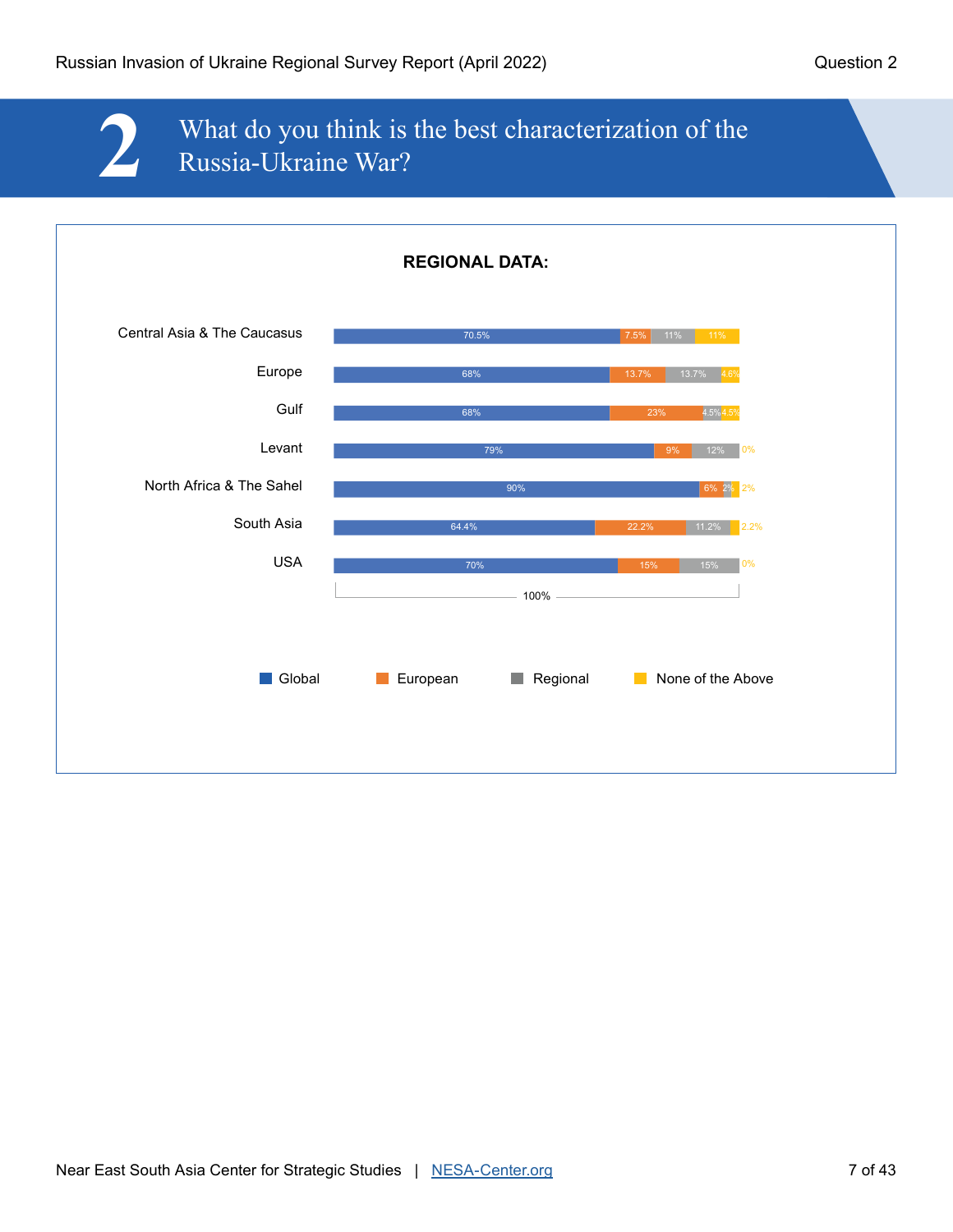

#### *Response options: Enemy, Competitor, Partner, or Ally.*

#### **OVERALL ANALYSIS:**

A plurality of overall respondents answered that they view Russia as a partner (42%), followed by those who answered as an enemy (26%). 20.5% answered that they view Russia as a competitor and 11% answered ally. There were strong variations among and within the various sub-regions. Although unclear why, this question received the fewest responses, with only 354 opting to answer.

There were some nuances within South Asia, where most argued that they see Russia as a partner (43.5%) or an ally (26%). However, not all respondents were comfortable with their governments' positions towards Russia or the invasion. 20.5% answered that they view Russia as an enemy.

Respondents from the Levant tended to answer that Russia was either a partner (43%) or a competitor (35%).

Respondents from Central Asia and the Caucasus tended to answer that Russia was either an enemy (44.5%) or a partner (37%).

A majority of North African (61%) respondents answered that they view Russia as a partner, whether due to economic reasons (tourism and food imports) or so as not to upset a "major power", particularly in light of what some view as the U.S. withdrawal from the region. A majority (69%) of respondents from the Gulf sub-region answered that they view Russia as a partner.

A majority of Europeans (68.5%) and an overwhelming majority of U.S. respondents (80%) answered that they view Russia as an enemy.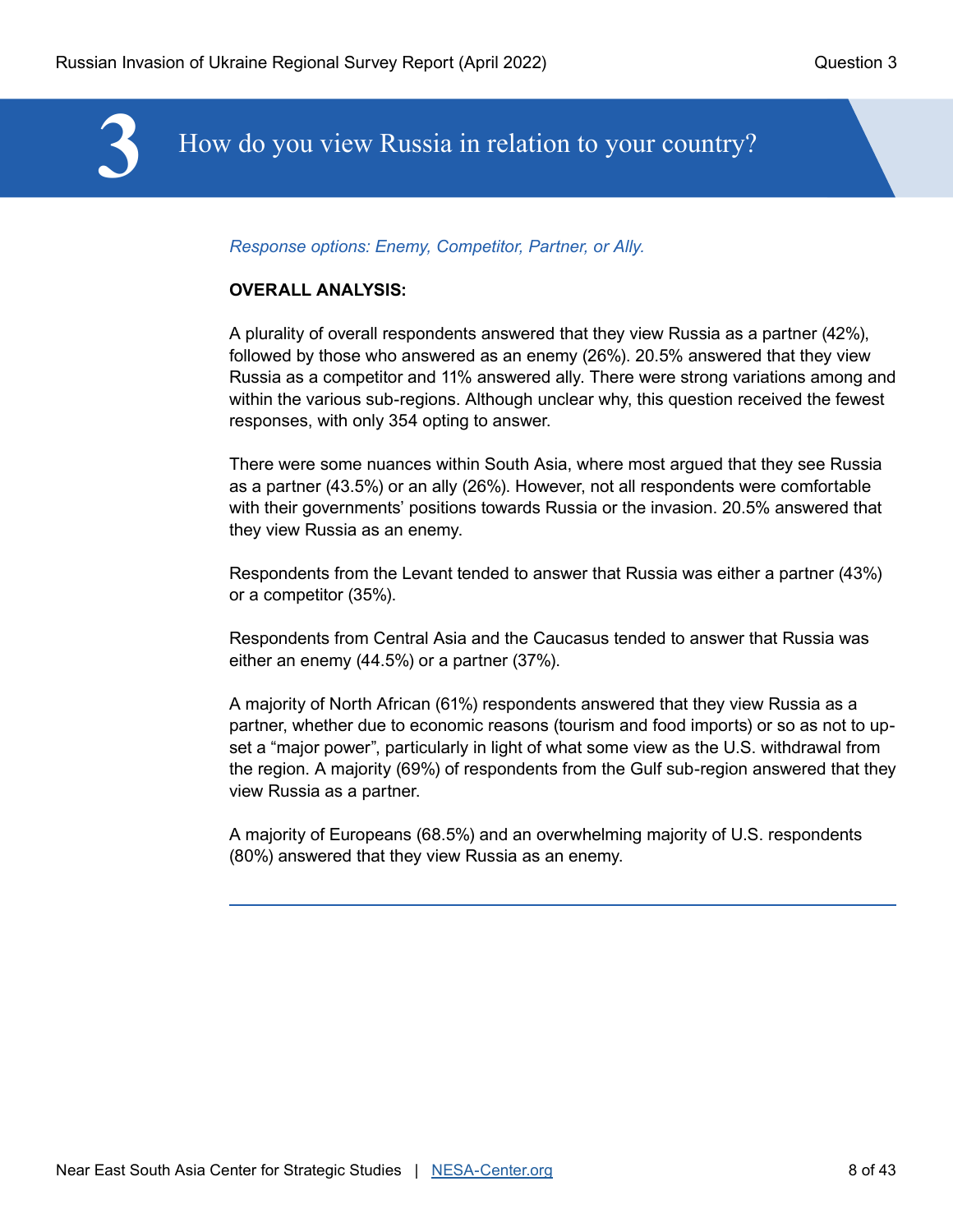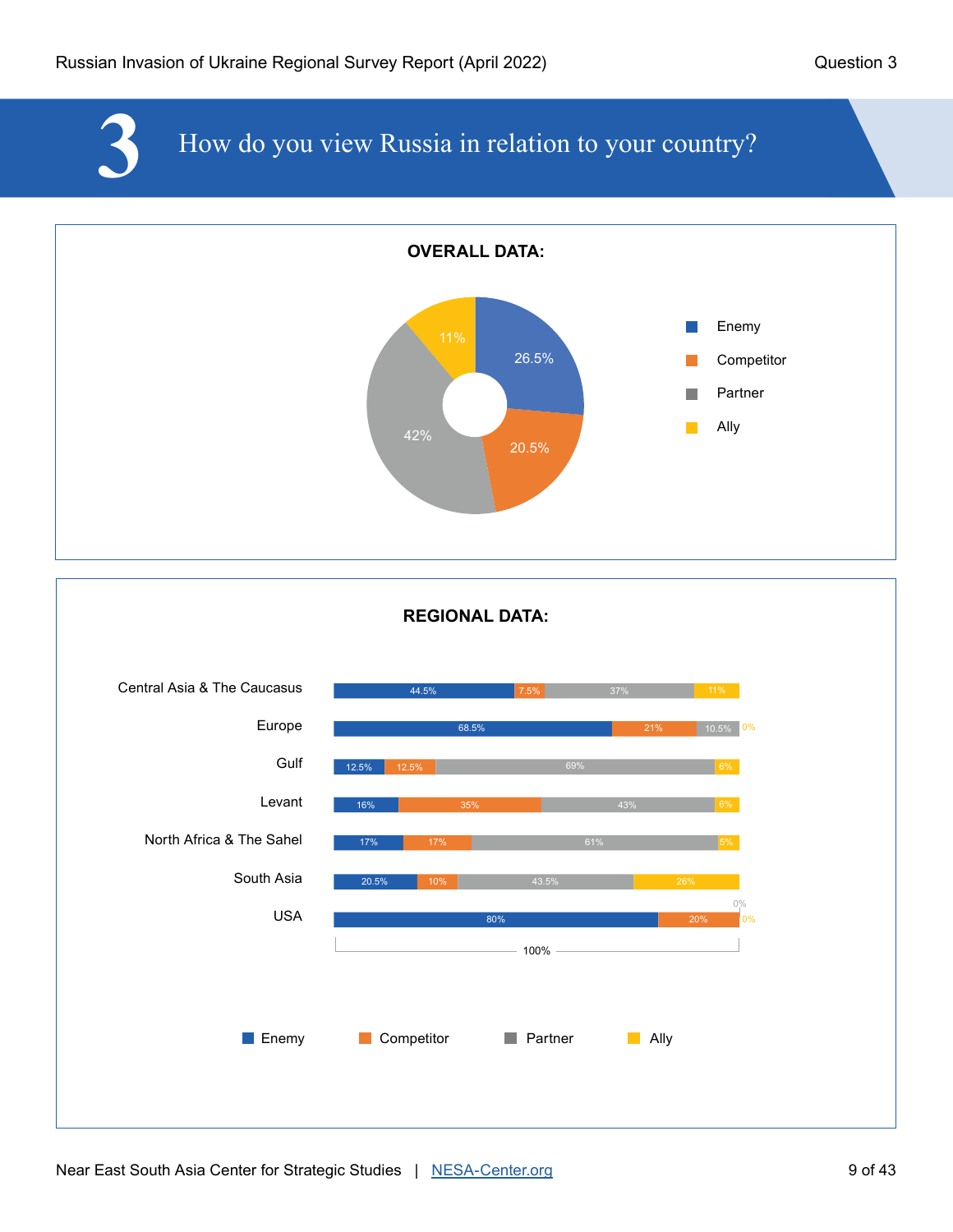## **4** Was Russia justified in invading Ukraine?

#### *Response options: Yes or No.*

#### **OVERALL ANALYSIS:**

A majority (71.5%) of overall respondents answered that Russia was not justified in invading Ukraine, but there were significant differences in responses among the sub-regions.

In general, South Asians answered that Russia was not justified (75.5%), but some answered that Russia was justified in its invasions due to NATO expansion or because it was "rightly" challenging U.S. hegemony.

Taking the Middle East and North Africa (MENA) region as a whole, a majority of respondents from North Africa (84%) and the Levant (68.5%) answered that Russia was not justified in invading Ukraine, while a majority of respondents from the Gulf (62.5%; Yemen, in particular) answered that Russia was justified in its invasion. Compared to all other survey respondents, a much higher percentage of respondents who answered in the Arabic language and who did not identify their country of origin answered that Russia was justified in invading Ukraine.

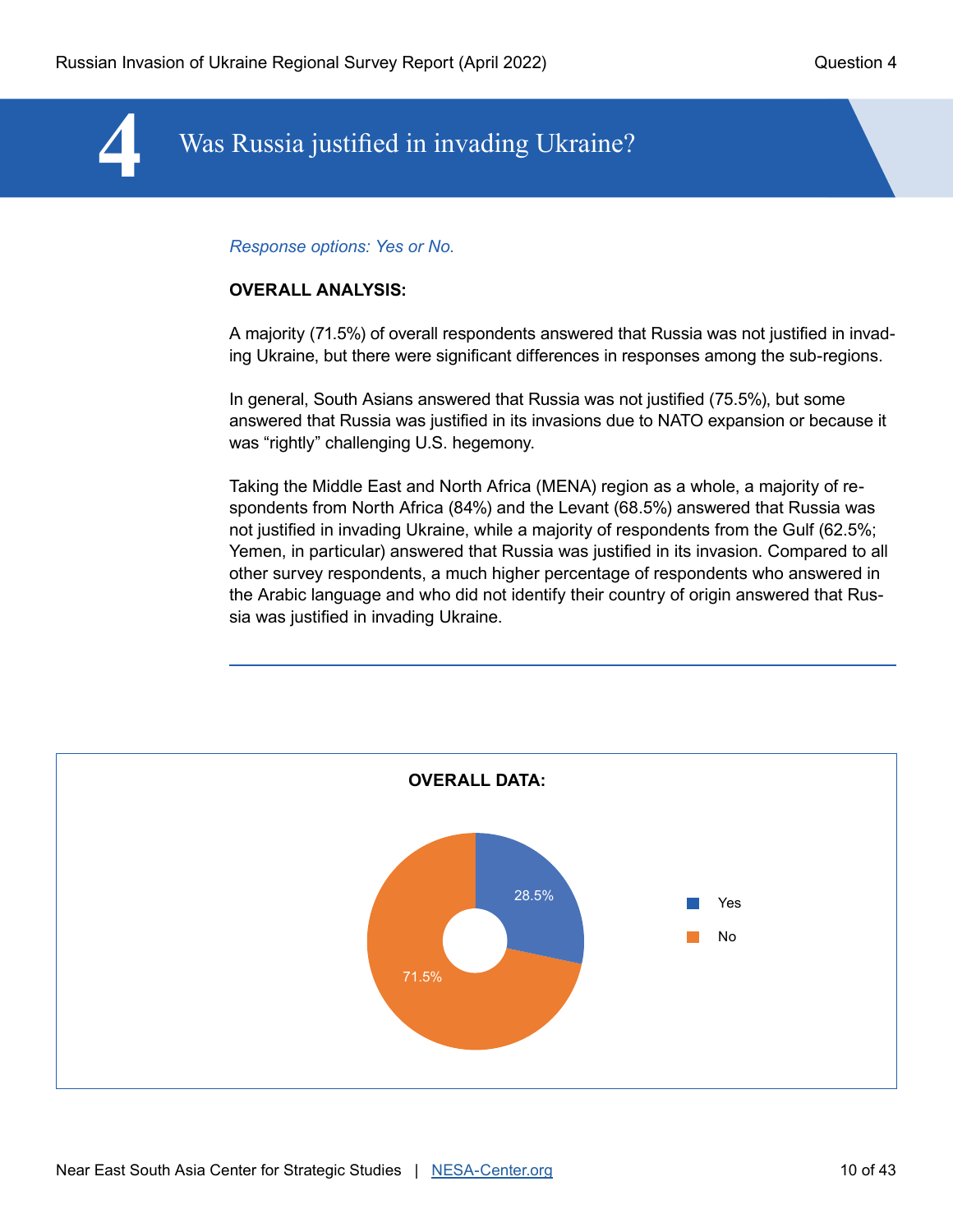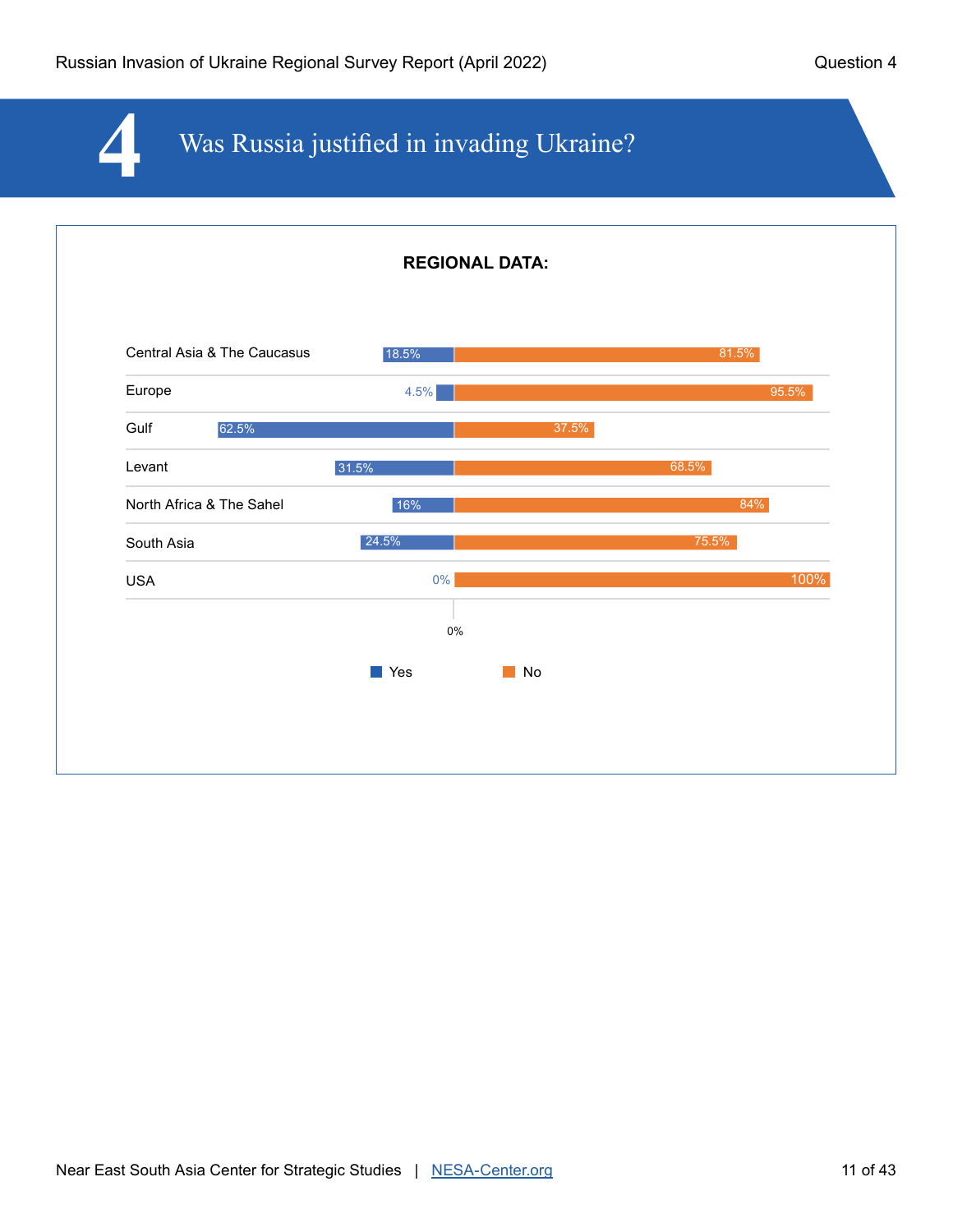

*Response options: Favorable, Neutral, or Unfavorable* 

#### **OVERALL ANALYSIS:**

Overall, respondents were almost evenly split in their views of NATO between favorable (41.8%) and neutral (40%). The most favorable attitudes were seen among Europeans (86.5%), Americans (66.5%), and Levantines (46%). Other sub-regions generally had a mostly neutral view. Many respondents were neutral or unfavorable in their attitudes in light of what they viewed as NATO "inaction" or "impotence" towards the conflict.

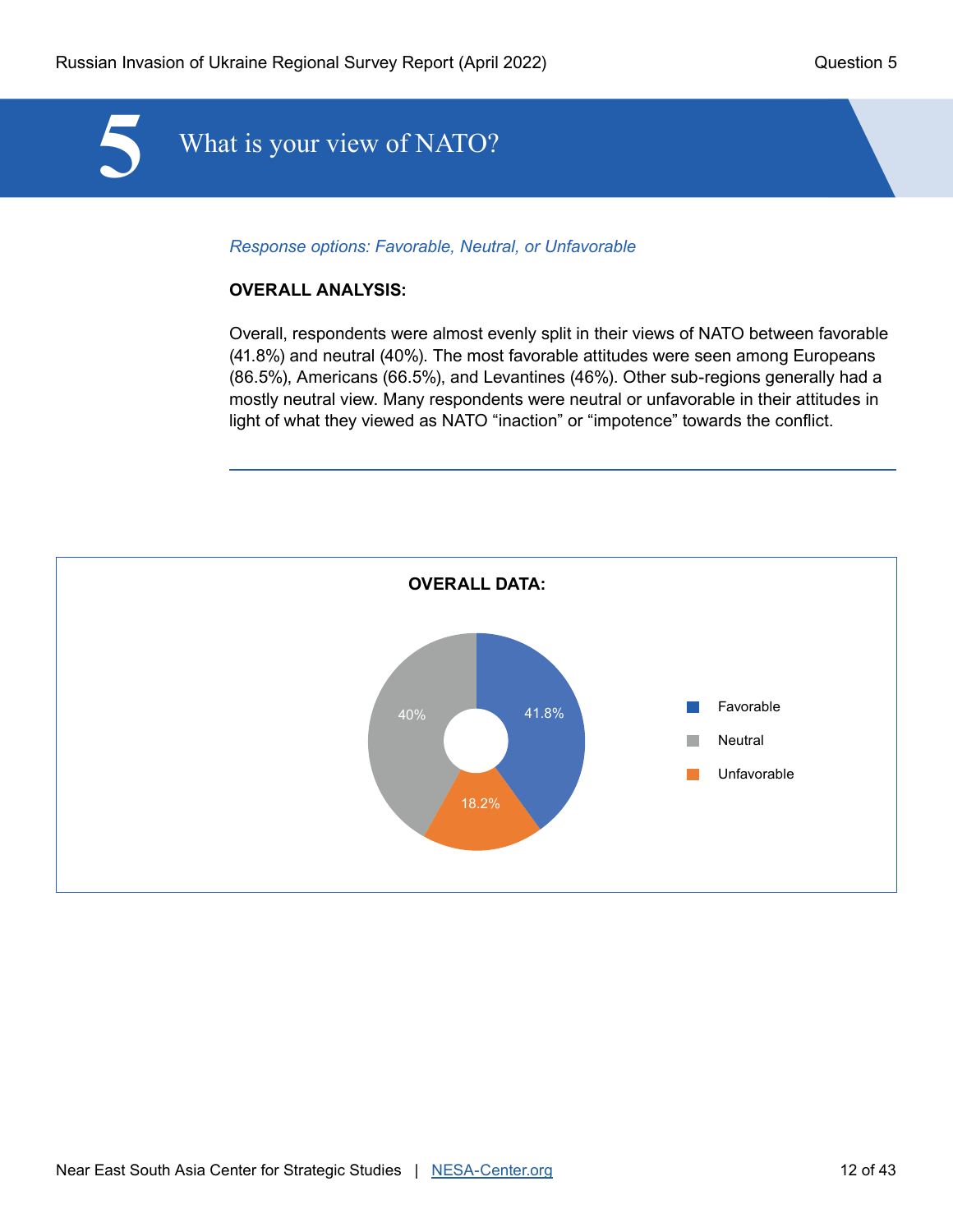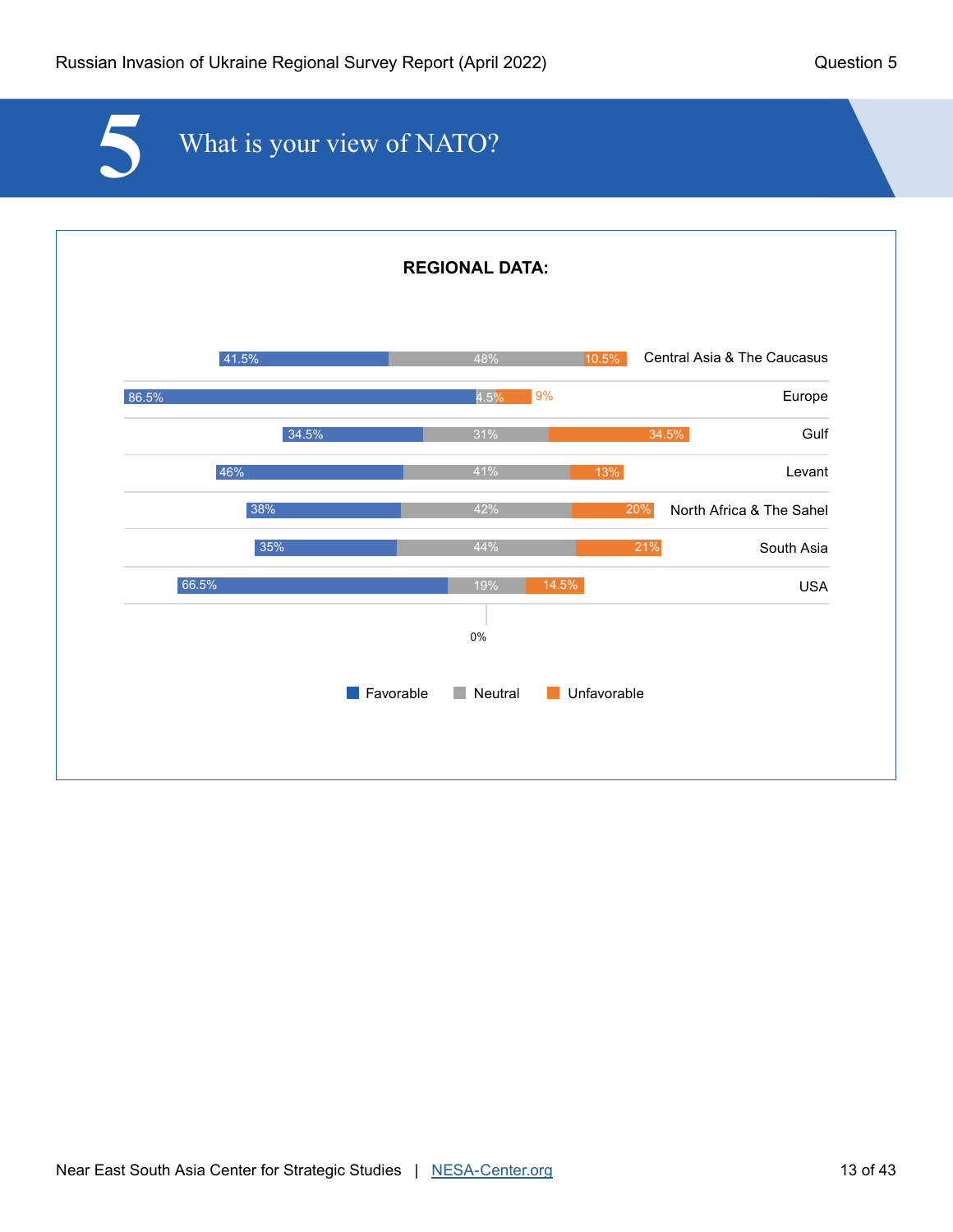**6** Which of the following actions do you think will most help to end the Russia-Ukraine War?

*Response options: Ukraine agrees to not join NATO, EU and others agree to accept key Russian trade and security concerns , Russia agrees to end the conflict but maintains pro-Russian areas, Defeat of Russian forces in Ukraine, Military coalition taking action against Ukraine, or None of the above.* 

#### **OVERALL ANALYSIS:**

Overall responses to this question ran the gamut, with a slight plurality (23%) answering that "Russia agrees to end the conflict but maintains pro-Russian areas." Those who answered "None of the above" tended to explain that the conflict would be ended through a combination of the various actions.

Results were slightly different among two of the NESA sub-regions. A plurality of South Asians (32%) answered that the most likely action to end the war would be that the "EU and others agree to accept key Russian trade and security concerns," while a plurality (21%) of those from Central Asia and the Caucasus as well as the U.S. (40%) answered that the "Defeat of Russian forces in Ukraine" would most likely end the conflict.

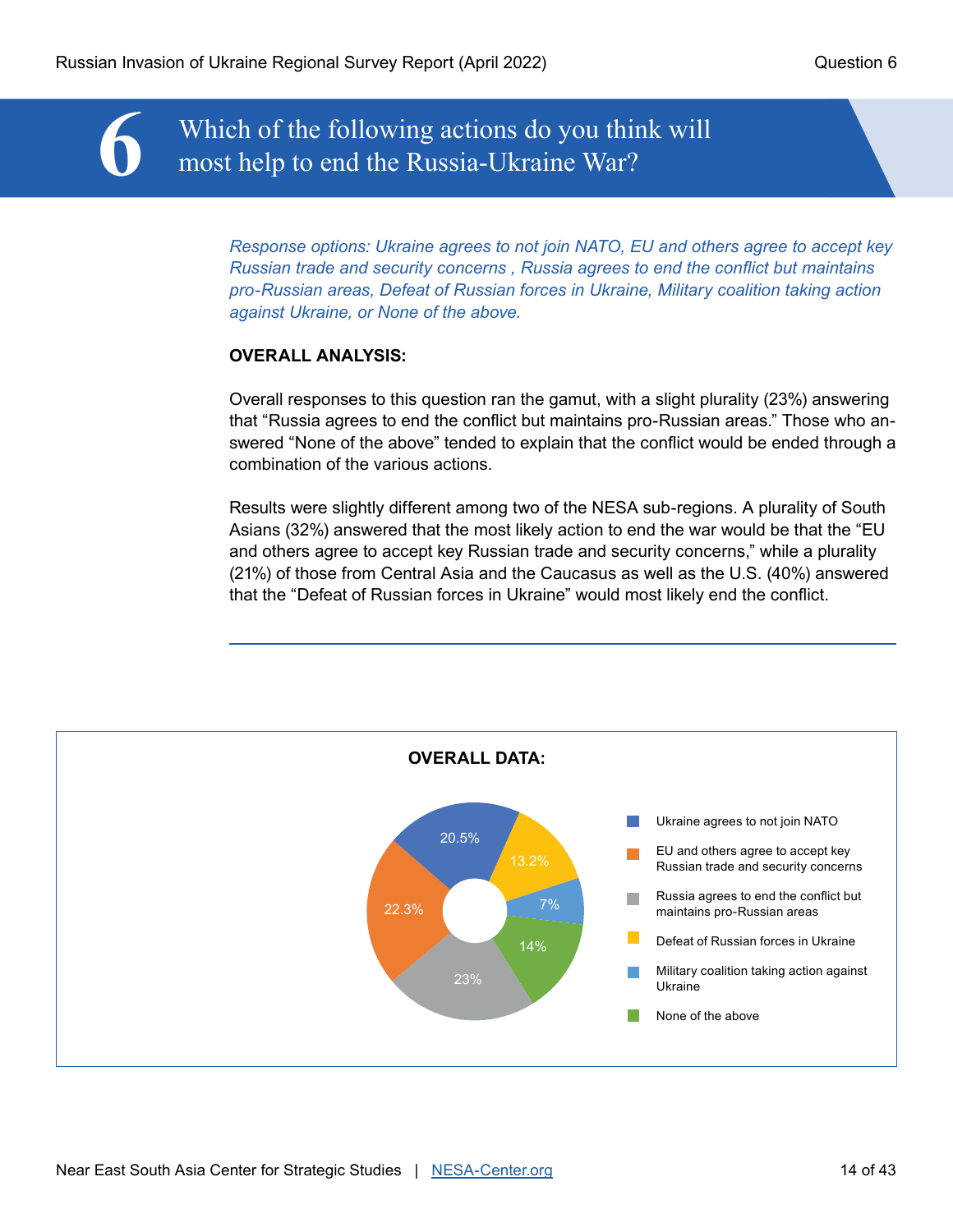## **6** Which of the following actions do you think will most help to end the Russia-Ukraine War?

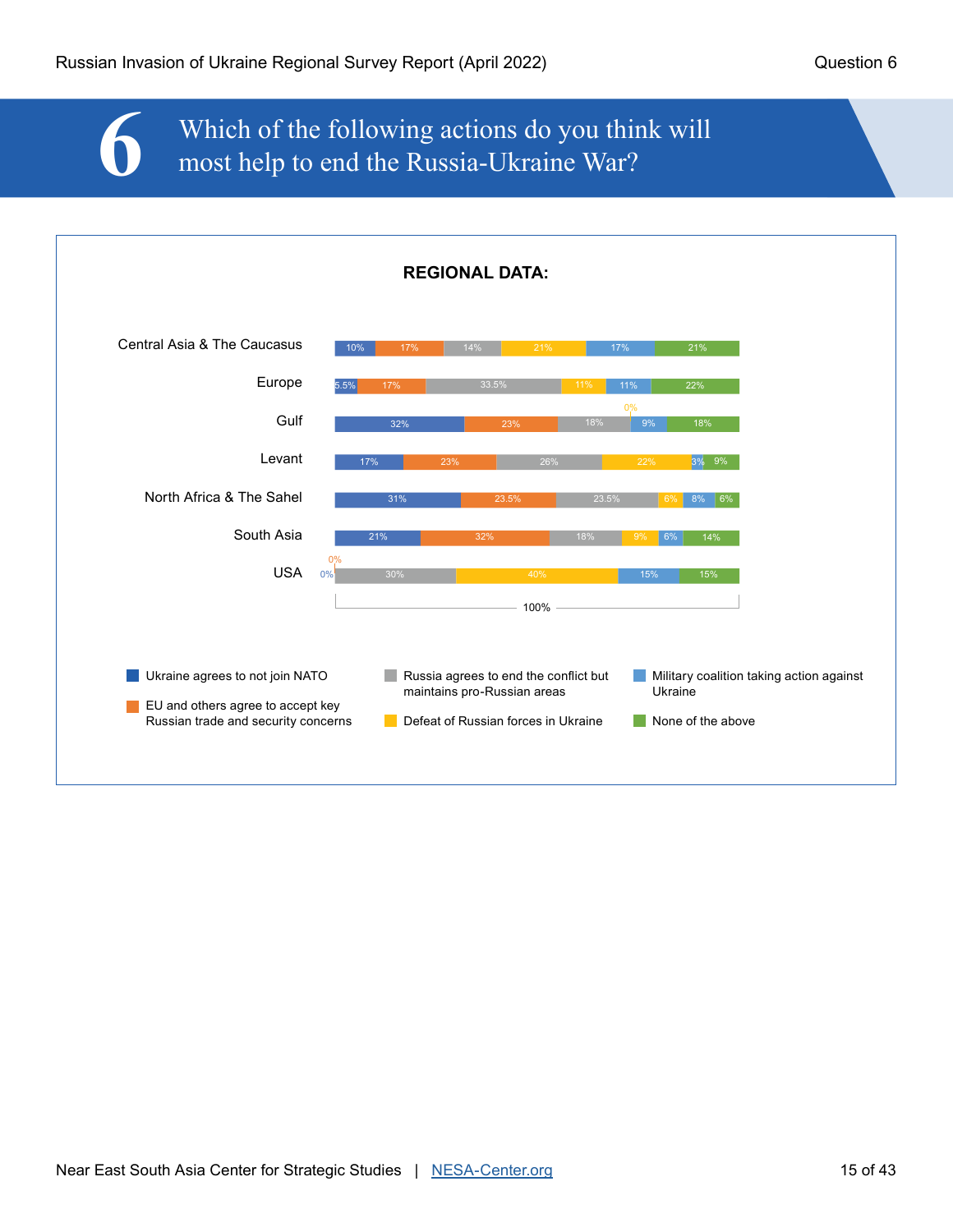## **7** What was your country's/government's response to the Russian invasion of Ukraine?

*Response options: Opposed the invasion. Neutral, or Supported the invasion.*

#### **OVERALL ANALYSIS:**

A majority (53%) of overall respondents answered that their governments "Opposed the Invasion" while 45% answered that their governments were "Neutral." Only 2% answered that their governments "Supported the Invasion."

Neutrality was most pronounced in South Asia (77%) and Central Asia and the Caucasus (55%).

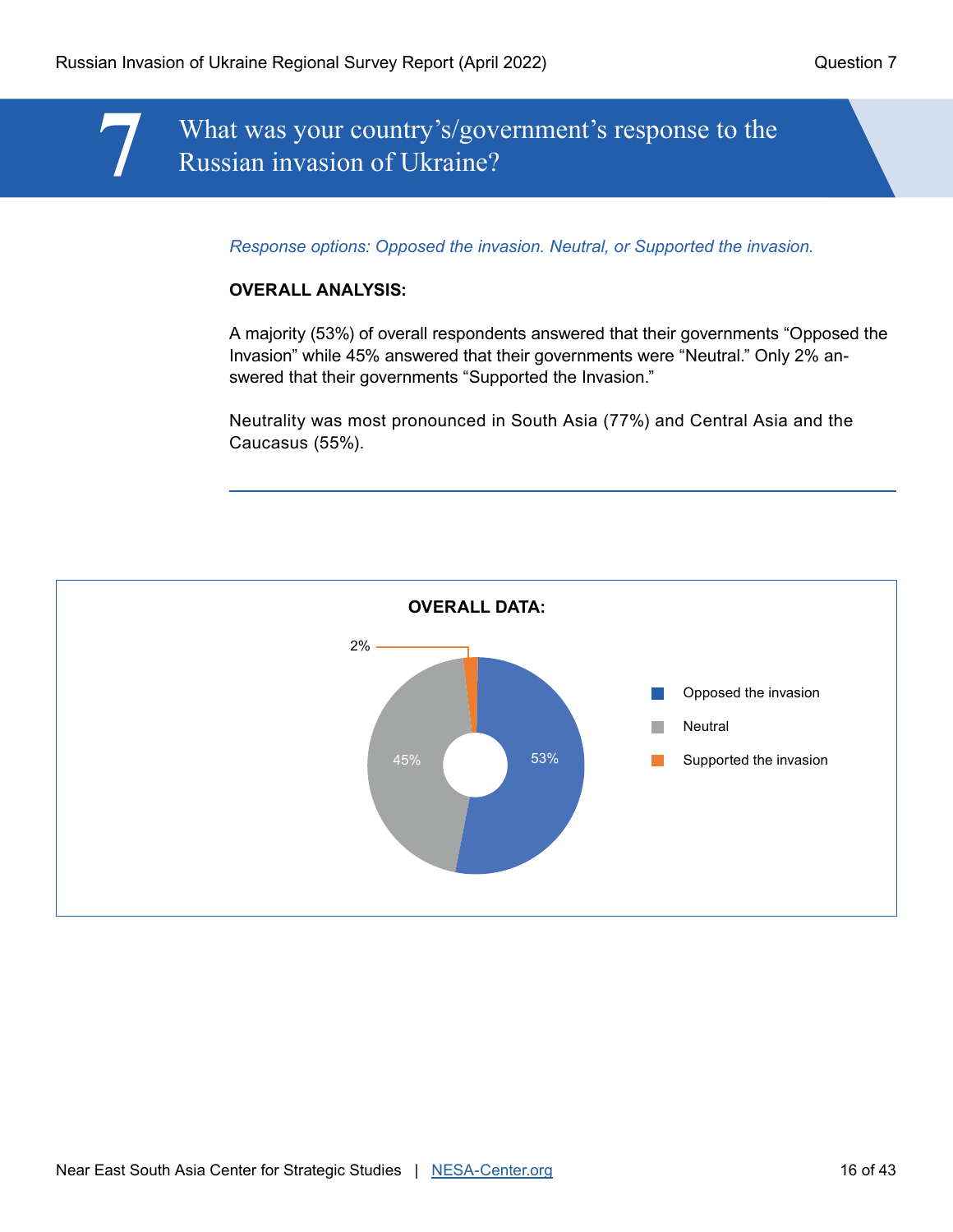## **7** What was your country's/government's response to the Russian invasion of Ukraine?

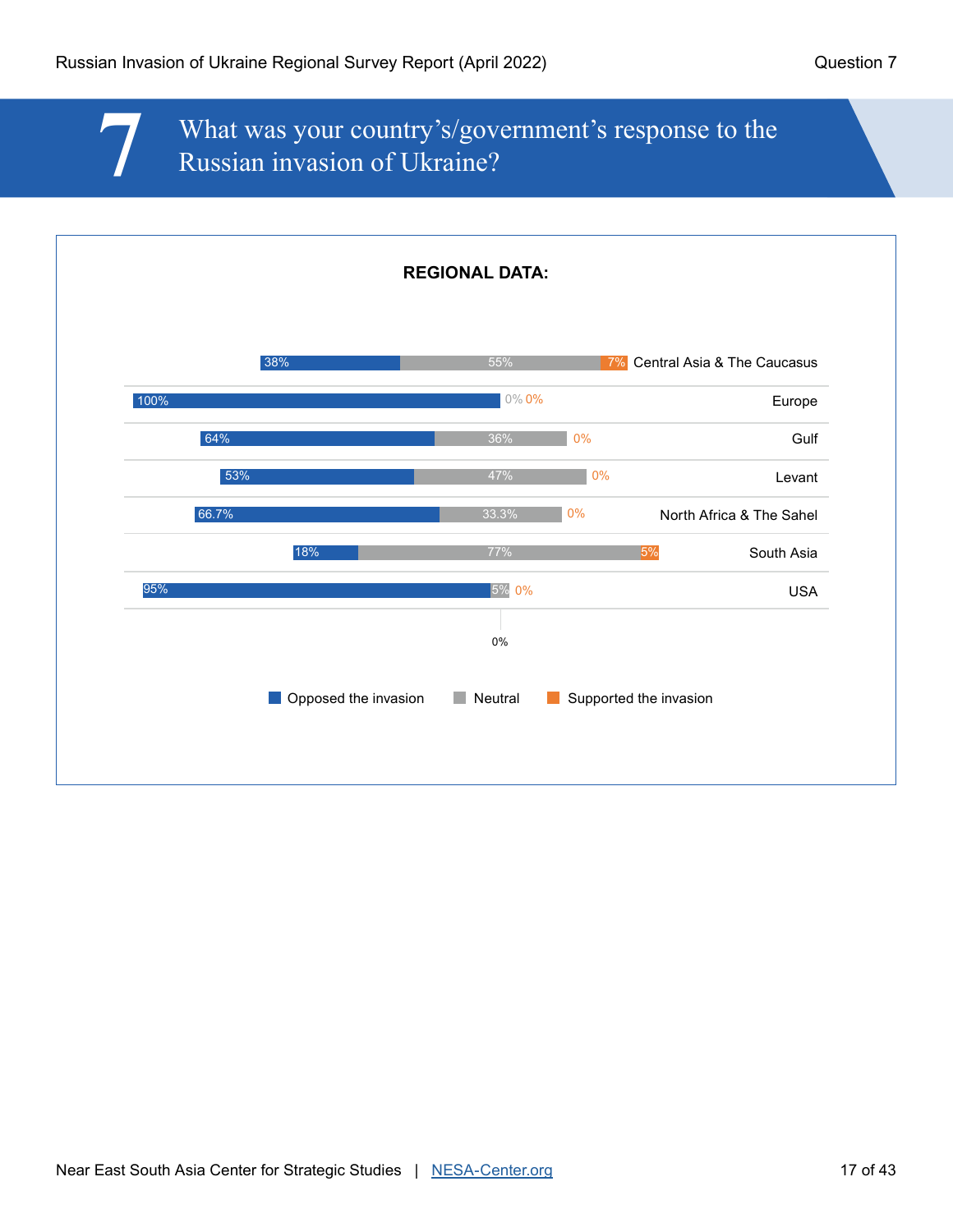**8** What do you think of your country's/government's response to the Russia-Ukraine War?

*Response options: Strongly Approve, Somewhat Approve, Neutral, Somewhat Disapprove, Strongly Disapprove, or Not Sure.*

#### **OVERALL ANALYSIS:**

A plurality (32.6%) of overall respondents strongly approved of their governments' response, while 21.8% were neutral. A plurality from South Asia and the Levant slightly leaned towards neutral, while those from Central Asia and the Caucasus (41%), North Africa and the Sahel (40%), the Gulf (47.5%), and Europe (55%) leaned towards strongly approve. U.S. respondents were more extremely split in their answers, with zero neutral responses, which may be indicative of partisan lines. Some respondents were surprisingly candid in opposing their governments' stance on the war.

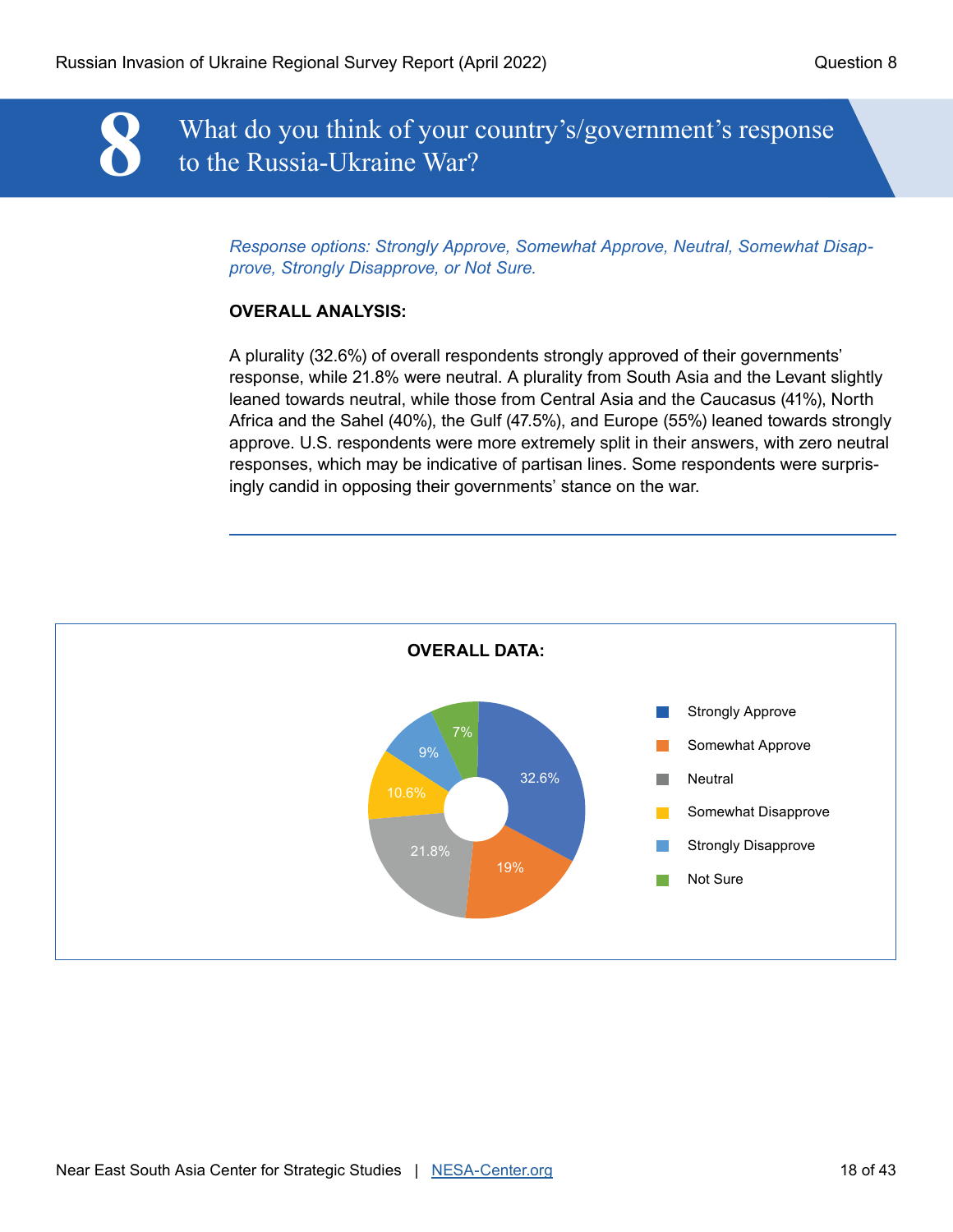

## **8** What do you think of your country's/government's response to the Russia-Ukraine War?

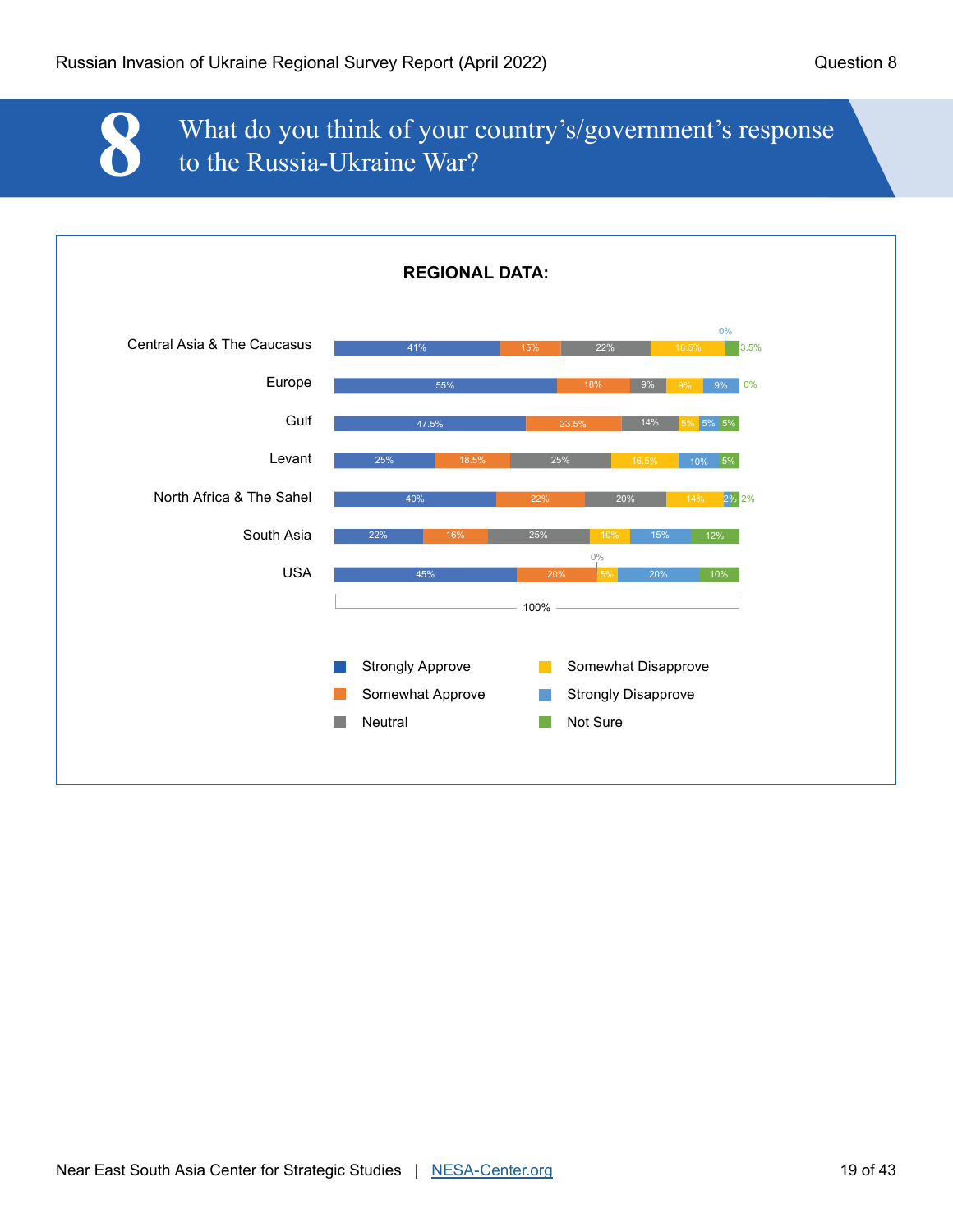**9** What do you think of the Biden Administration's (U.S.) response to the Russia-Ukraine War?

*Response options: Strongly Approve, Somewhat Approve, Neutral, Somewhat Disapprove, Strongly Disapprove, or Not Sure.*

#### **OVERALL ANALYSIS:**

Overall respondents leaned towards Somewhat Approve (24.2%) or Neutral (17.5%). Disapproval was strongest amongst South Asians (26% Strongly Disapprove) and Levantines (26% Somewhat Disapprove). Approval was highest among those from Central Asia and the Caucasus (35% Strongly Approve and 35% Somewhat Approve), North Africa and the Sahel (24.5% Strongly Approve and 35% Somewhat Approve), the Gulf (24% Somewhat Approve), and Europe (26% Strongly Approve and 27% Somewhat Approve). This was a redundant question for American respondents who answered along the same lines as the previous question.

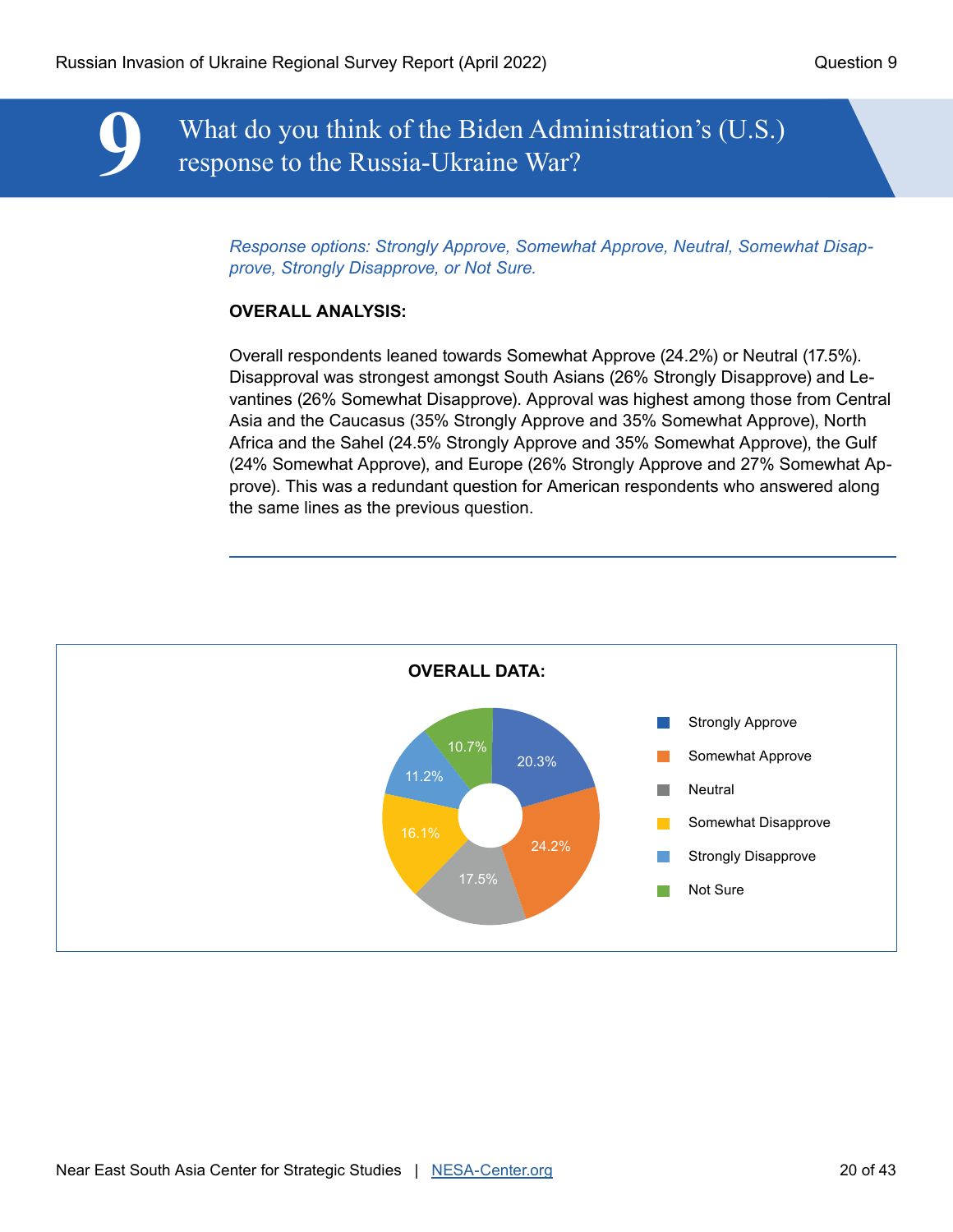## **9** What do you think of the Biden Administration's (U.S.) response to the Russia-Ukraine War?

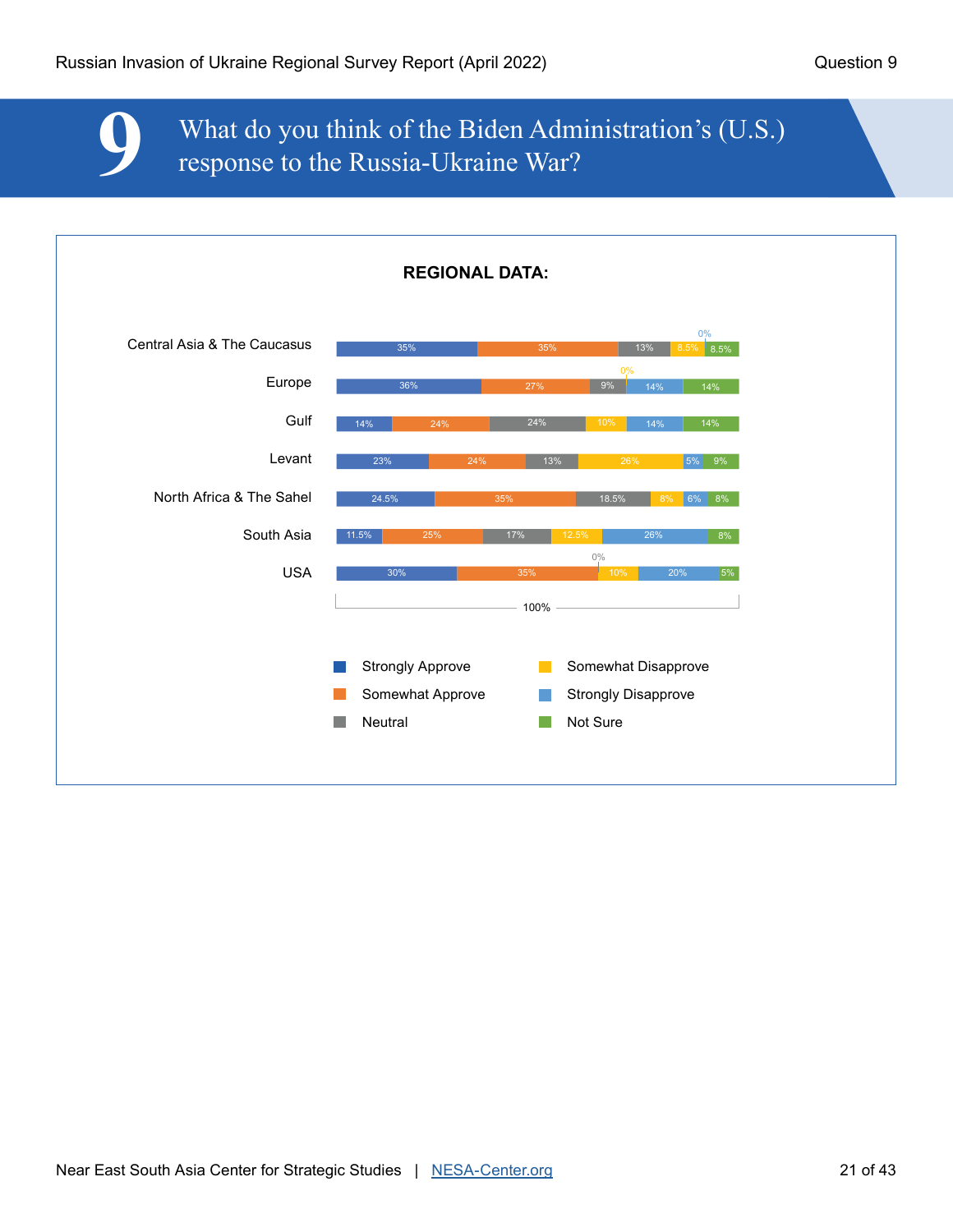## **10** What do you think of the EU response to the Russia-Ukraine War?

*Response options: Strongly Approve, Somewhat Approve, Neutral, Somewhat Disapprove, Strongly Disapprove, or Not Sure.*

#### **OVERALL ANALYSIS:**

Overall answers to this question leaned towards the middle of the spectrum as opposed to strong approval or strong disapproval, although a plurality (31%) of European respondents strongly approved.

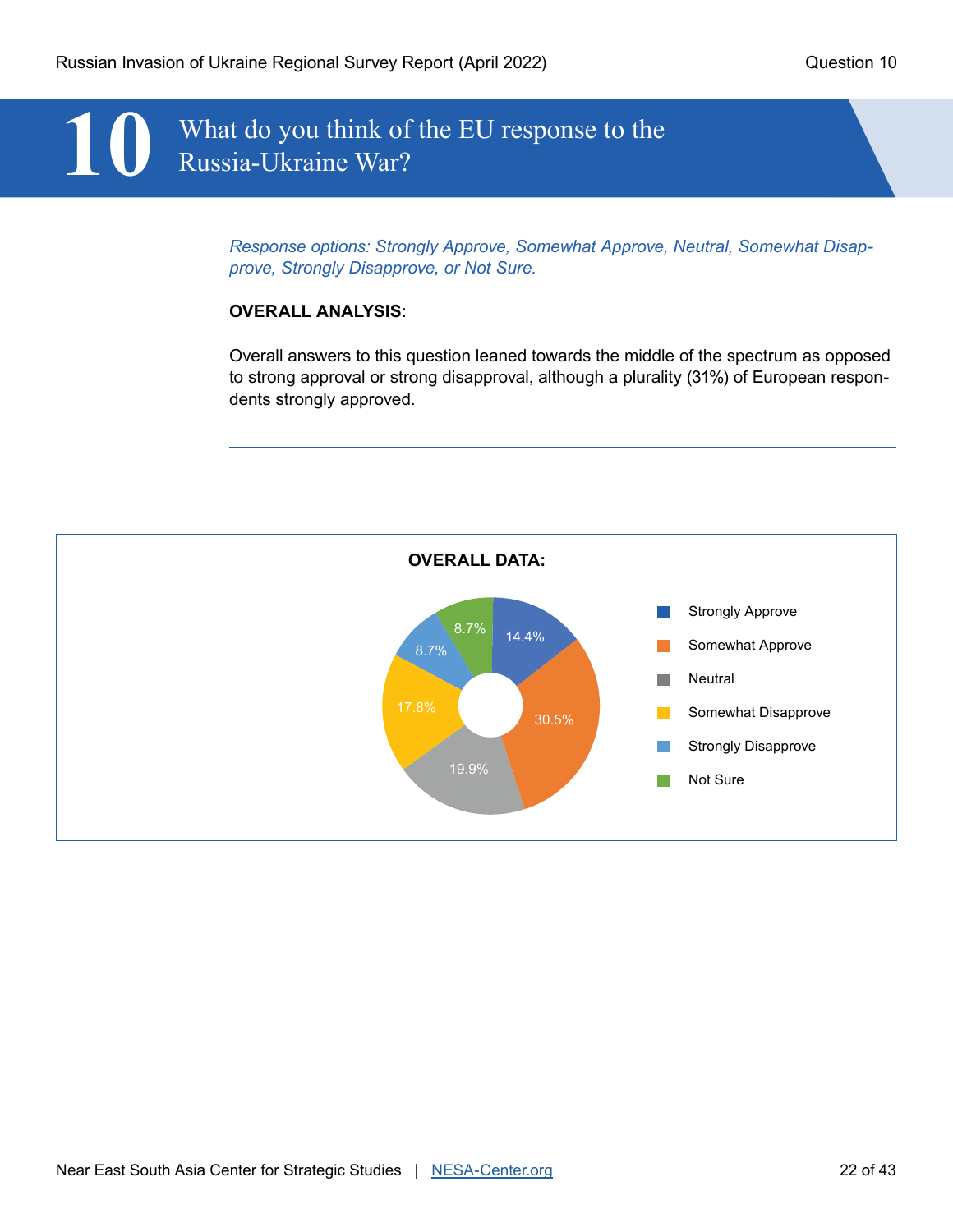## **10** What do you think of the EU response to the Russia-Ukraine War?

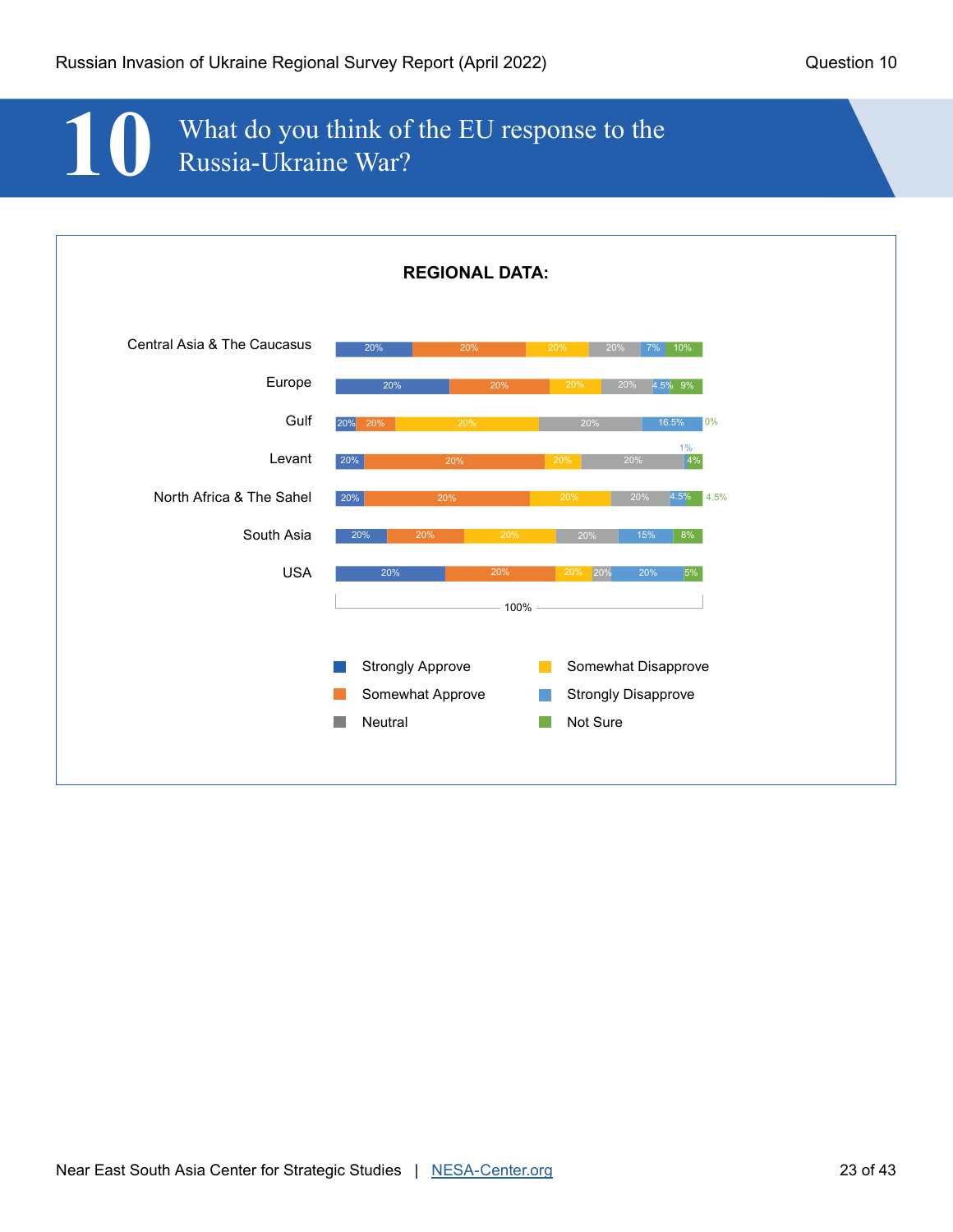## Is the United States providing enough support to Ukraine?

#### *Response options: Yes or No.*

#### **OVERALL ANALYSIS:**

55% of overall respondents answered that the U.S. is providing enough support to Ukraine. However, over half of respondents from South Asia (58%) and the Gulf (55%) answered "No", while American respondents were evenly split in their assessment.

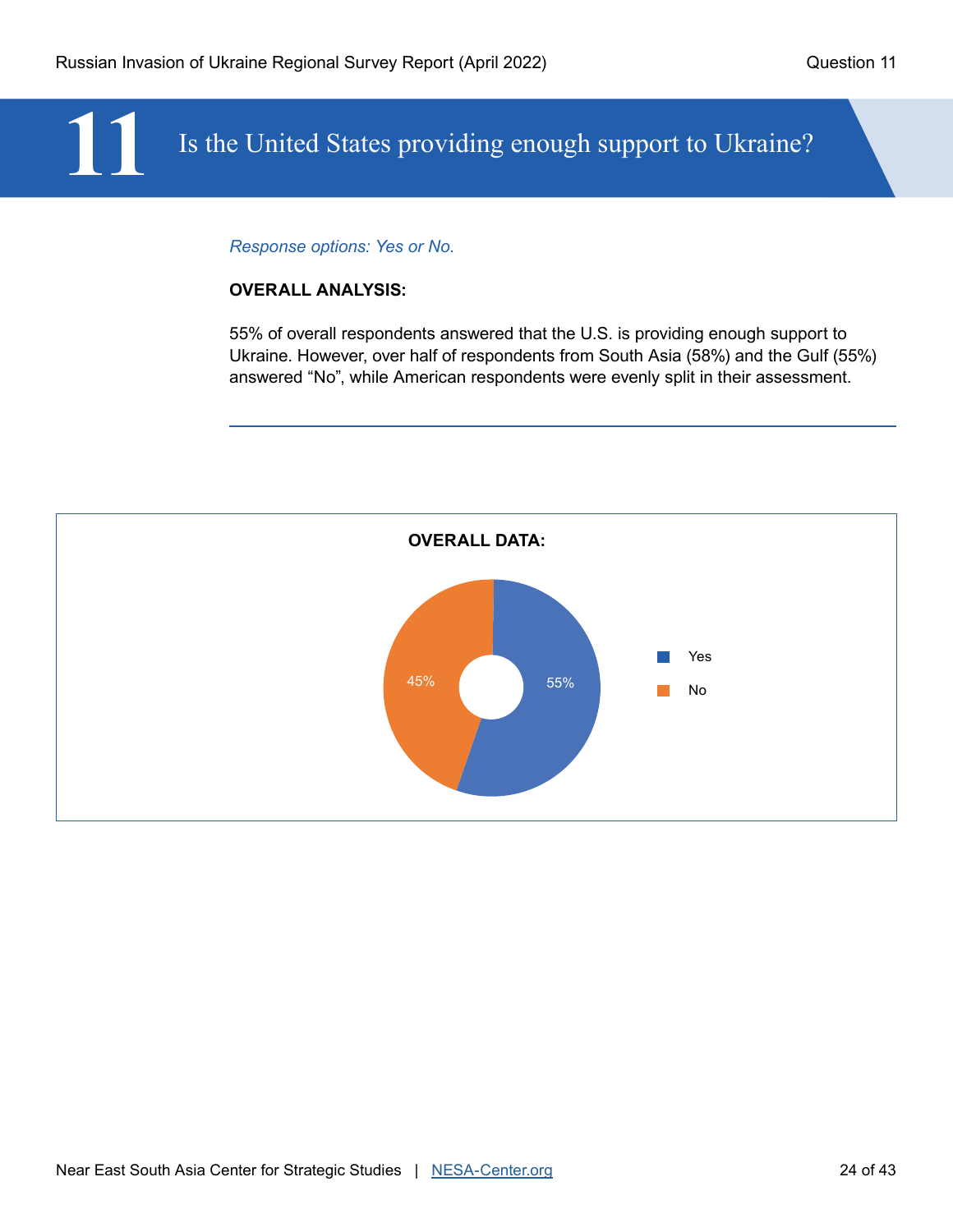## Is the United States providing enough support to Ukraine?

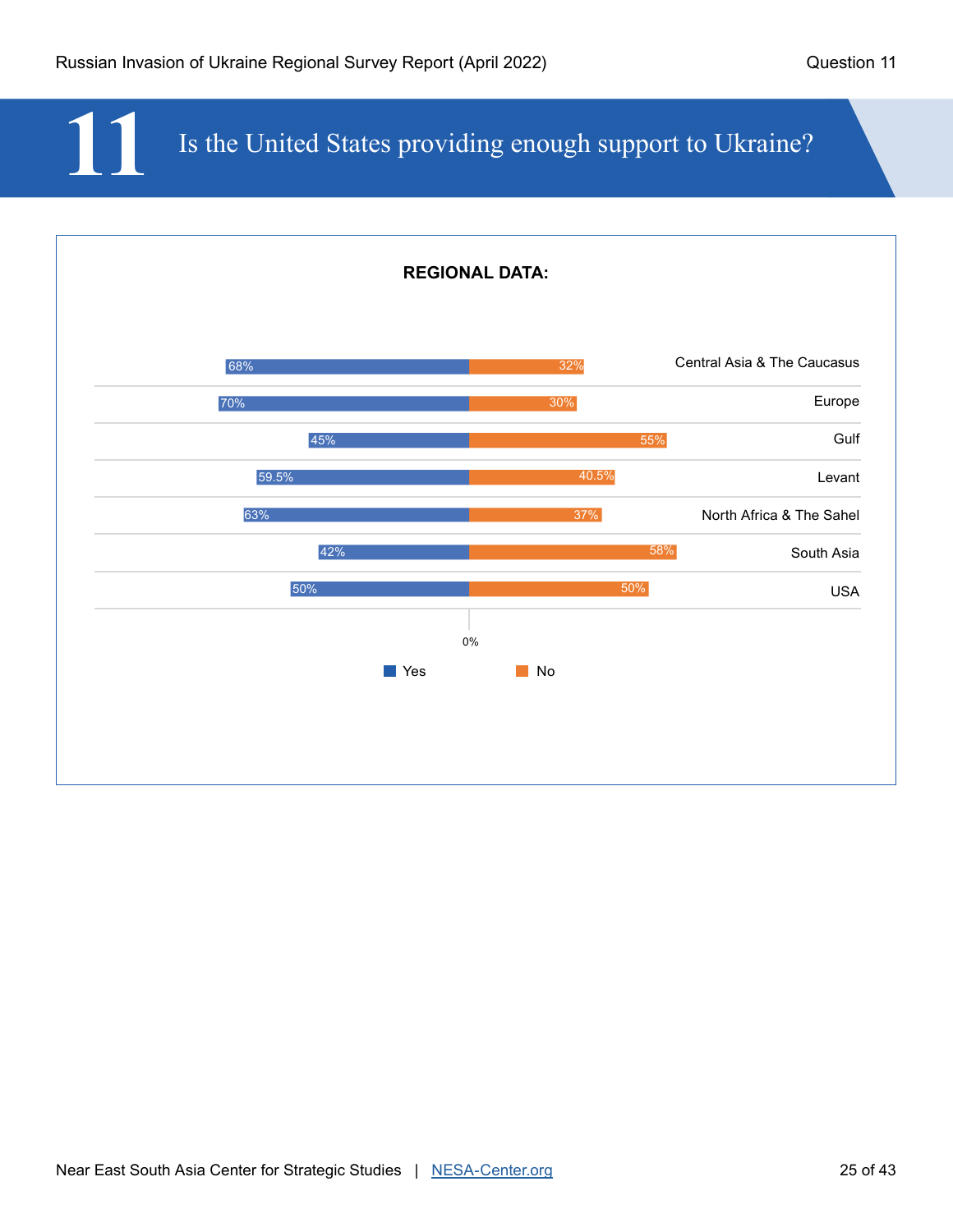## **12** Should your country provide more support to Ukraine?

#### *Response options: Yes or No.*

#### **OVERALL ANALYSIS:**

A little over half (53.2%) of overall respondents answered "No". Most respondents were not keen to see their countries get more involved in the conflict in any manner, except for respondents from Central Asia and the Caucasus (69%), Europe (76%), and the U.S. (75%). Some answered that their countries did not need to provide more support because the U.S. and Europe were more than capable of handling the crisis on their own.

Other respondents from both South Asia as well as the Levant answered that their countries were either unable to provide further assistance or should maintain a neutral stance under what they viewed as a great power conflict. Many respondents from the MENA region answered that their countries were already in a conflict-prone region and thus could not afford to get involved on either side.

Respondents from Central Asia and the Caucasus were generally keen to see their countries offer more support, whether humanitarian or moral.

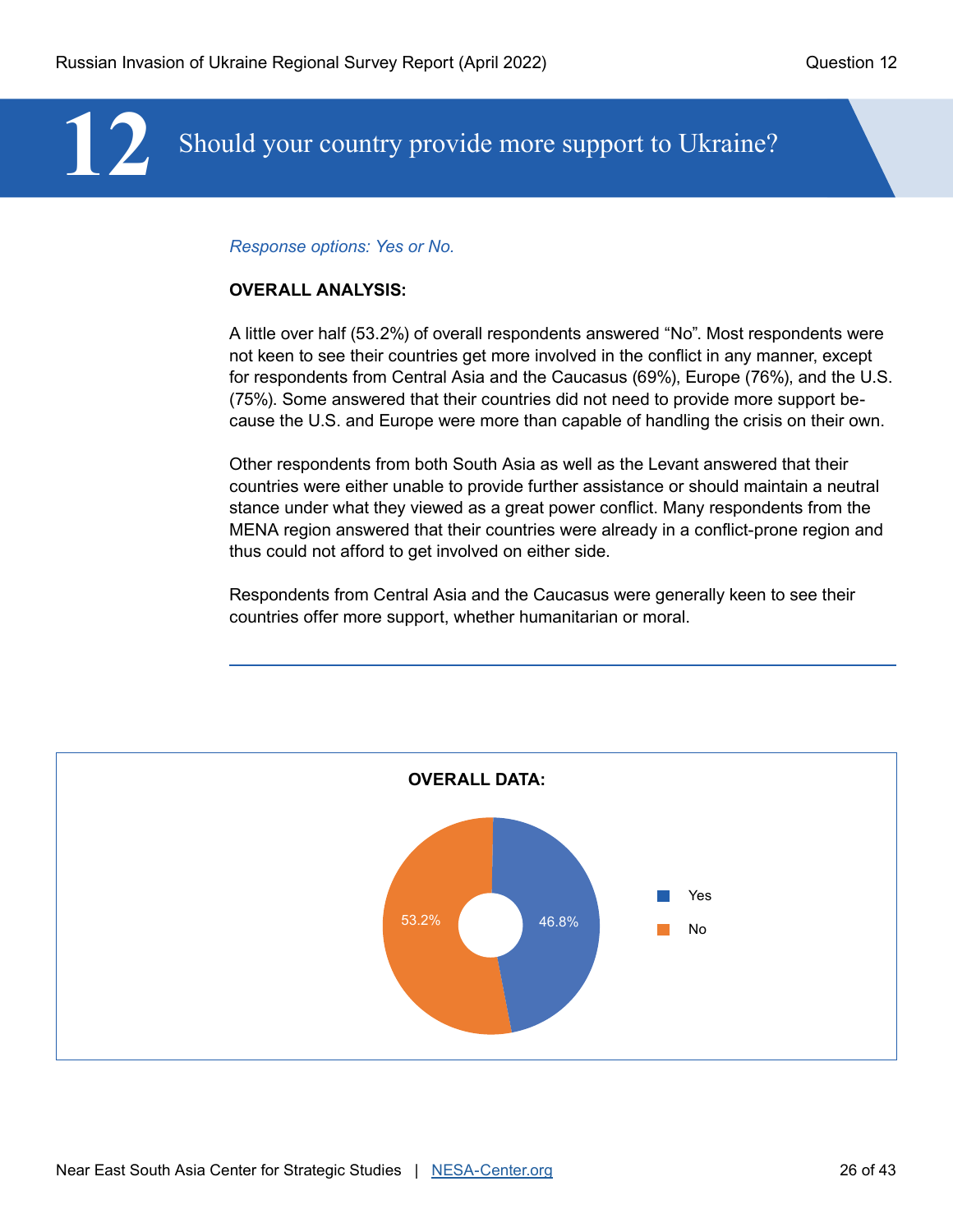**12** Should your country provide more support to Ukraine?

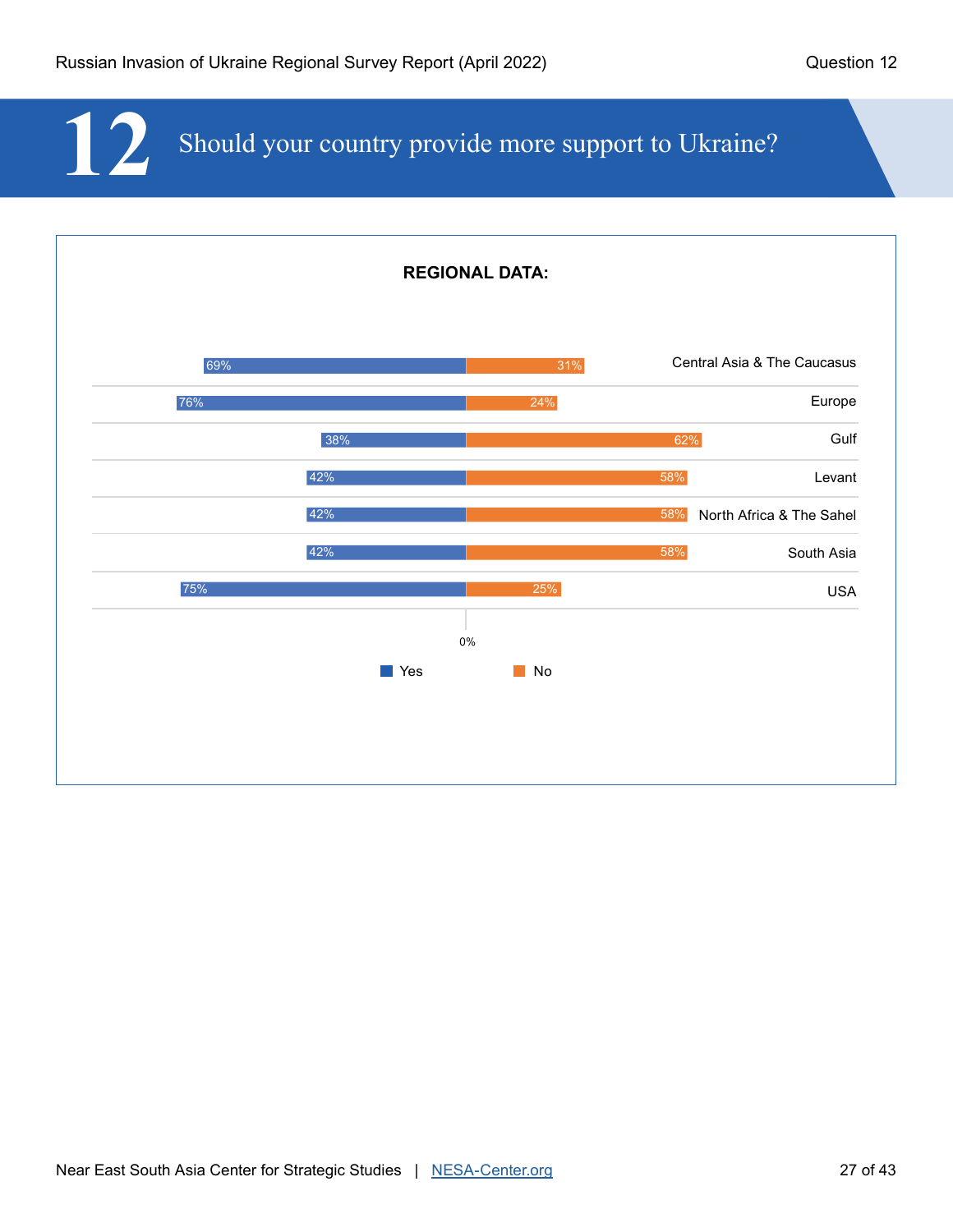# **13** Do you agree that your country should work closely with the U.S. and its allies in responding to Russia's invasion of Ukrai U.S. and its allies in responding to Russia's invasion of Ukraine?

#### *Response options: Yes or No.*

#### **OVERALL ANALYSIS:**

Respondents were more agreeable to their countries' involvement when phrased as working with the U.S. and its allies. Some stated that their countries could not act openly, however. 63% of overall respondents answered "Yes". Only those from Central Asia and the Caucasus answered "No" in the majority (71.5%), seemingly in large part because of the realities of Russian involvement in their countries.

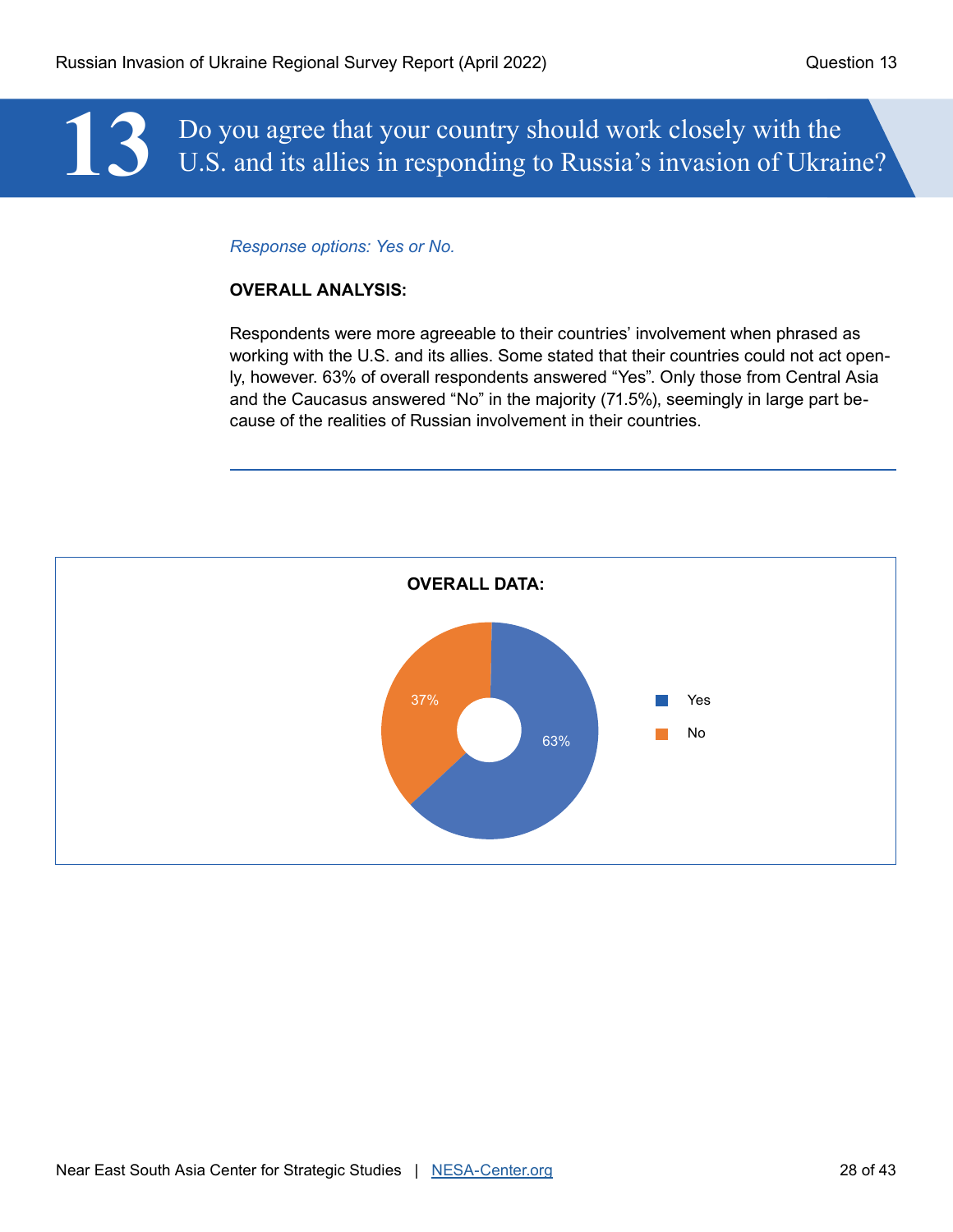**13** Do you agree that your country should work closely with the U.S. and its allies in responding to Russia's invasion of Ukrai U.S. and its allies in responding to Russia's invasion of Ukraine?

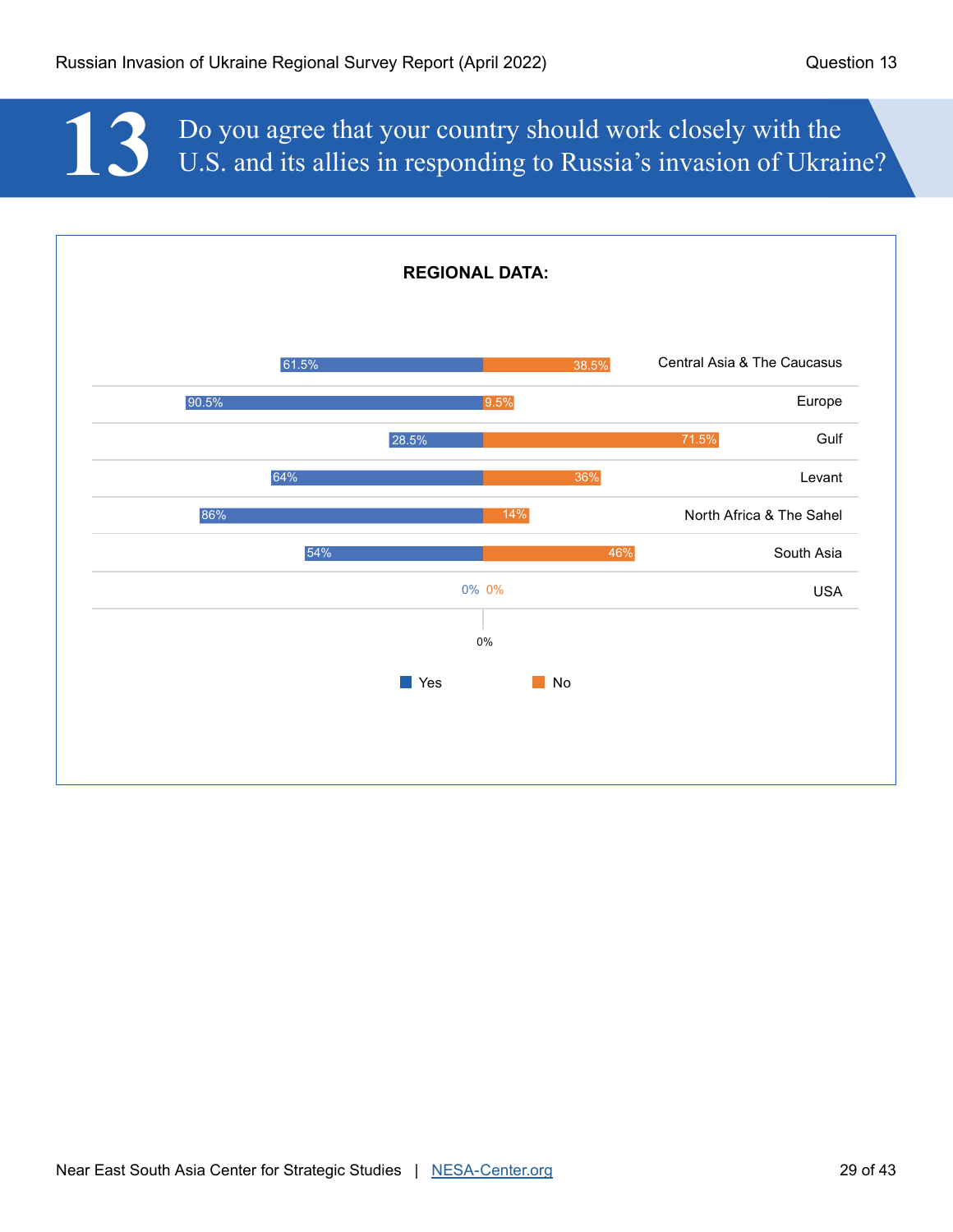## **14** Do you favor maintaining strict economic sanctions on Russia?

#### *Response options: Yes or No.*

#### **OVERALL ANALYSIS:**

A majority (60.5%) of overall respondents answered "Yes". Only a majority of those from South Asia (52%) and the Gulf (59%) answered "No". While a majority of those from Central Asia and the Caucasus answered "Yes", there was considerable concern over the blowback of sanctions on their own countries. Concern over the effectiveness of sanctions or the harm it would do to the "Russian people" was voiced across all sub-regions. A more targeted approach to sanctions was generally favored. All American respondents favored maintaining strict economic sanctions.

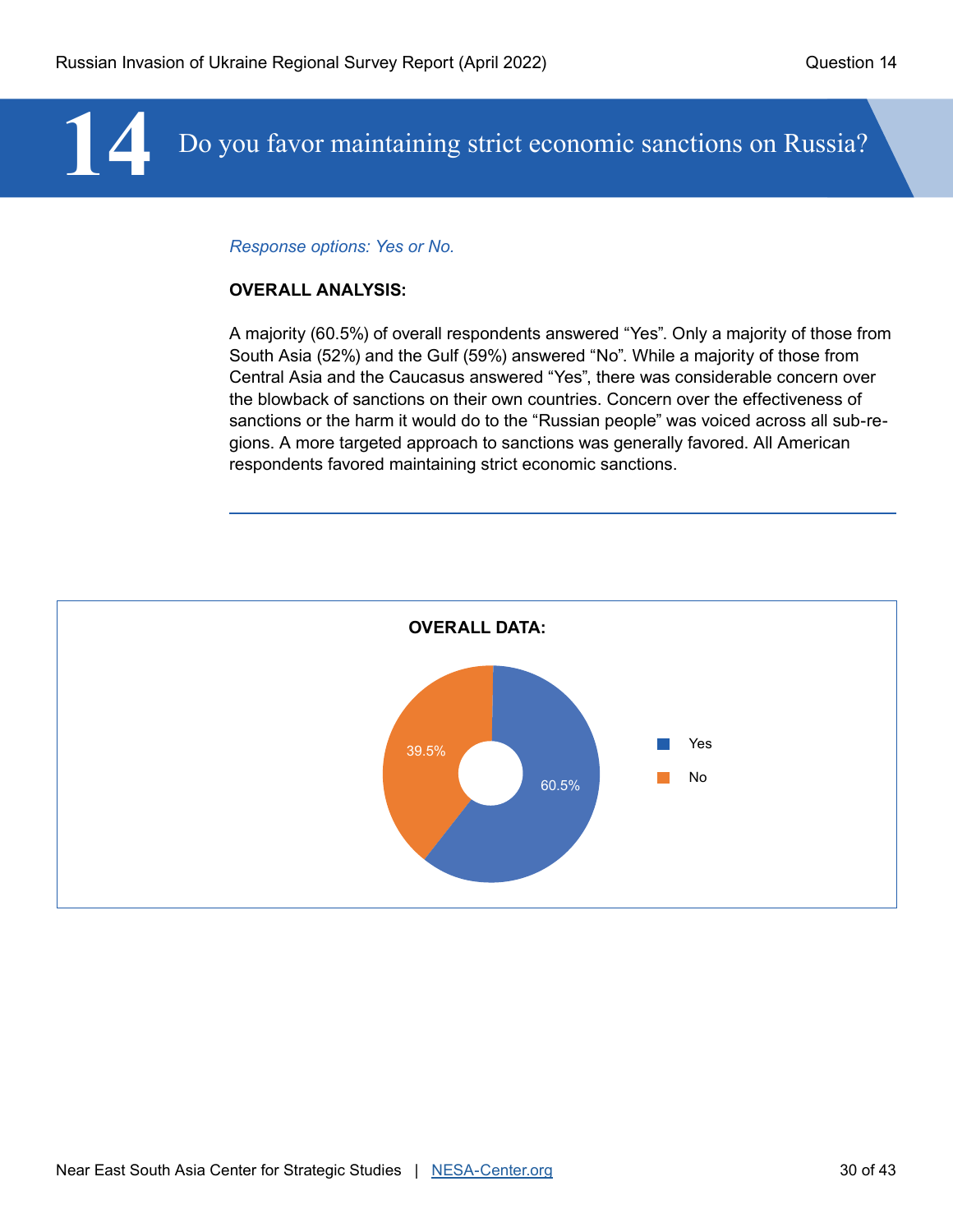14 Do you favor maintaining strict economic sanctions on Russia?

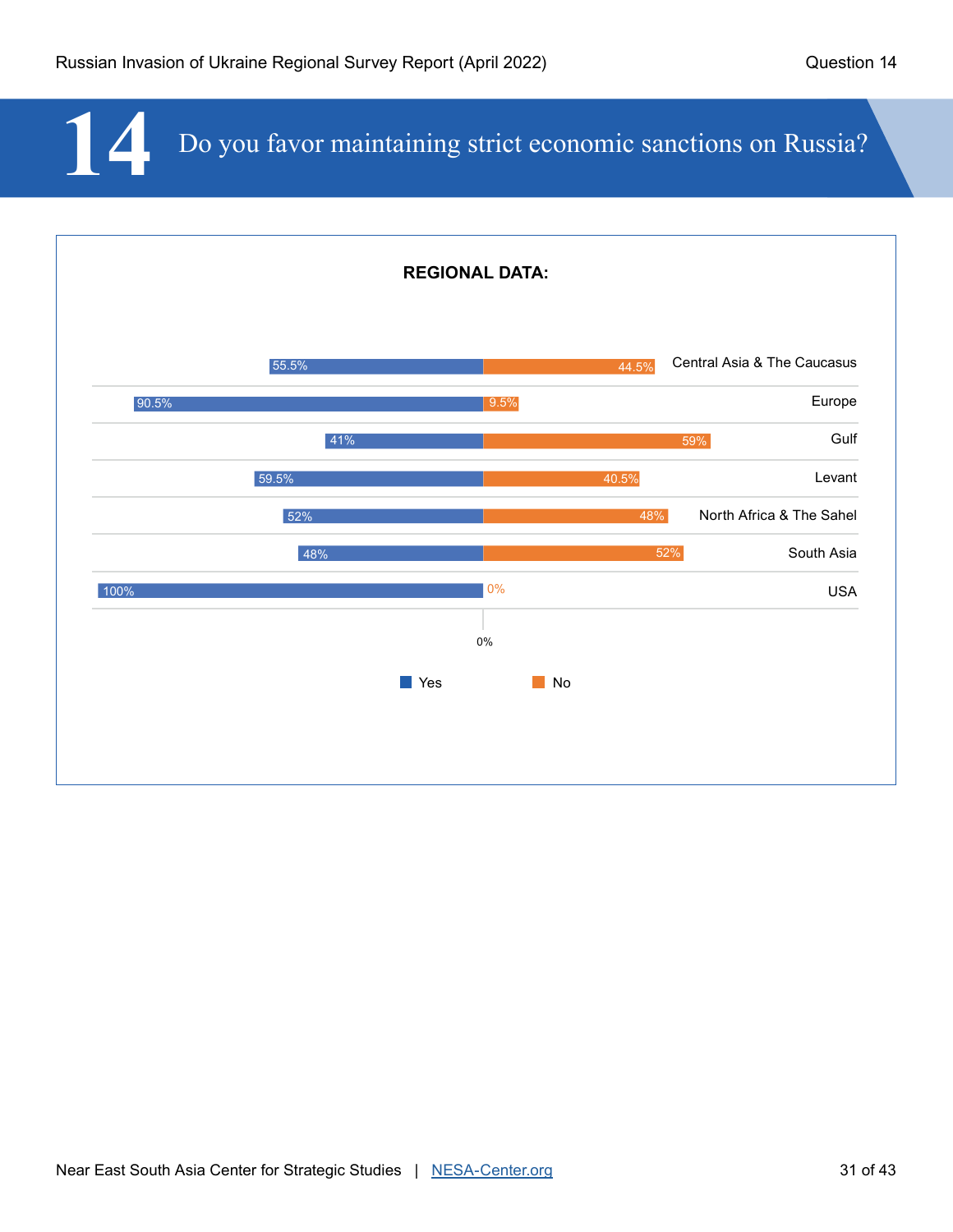# **15** Do you support taking military action against Russia?

#### *Response options: Yes or No.*

#### **OVERALL ANALYSIS:**

There was very low support for military action against Russia in any form. 85.3% of overall respondents answered "No". Only respondents from the U.S. (31.5%) Central Asia and the Caucasus (32%), and to a lesser extent, Europe (24%), voiced any significant support for military action. Most respondents explained that they feared sparking a nuclear war or "World War III".

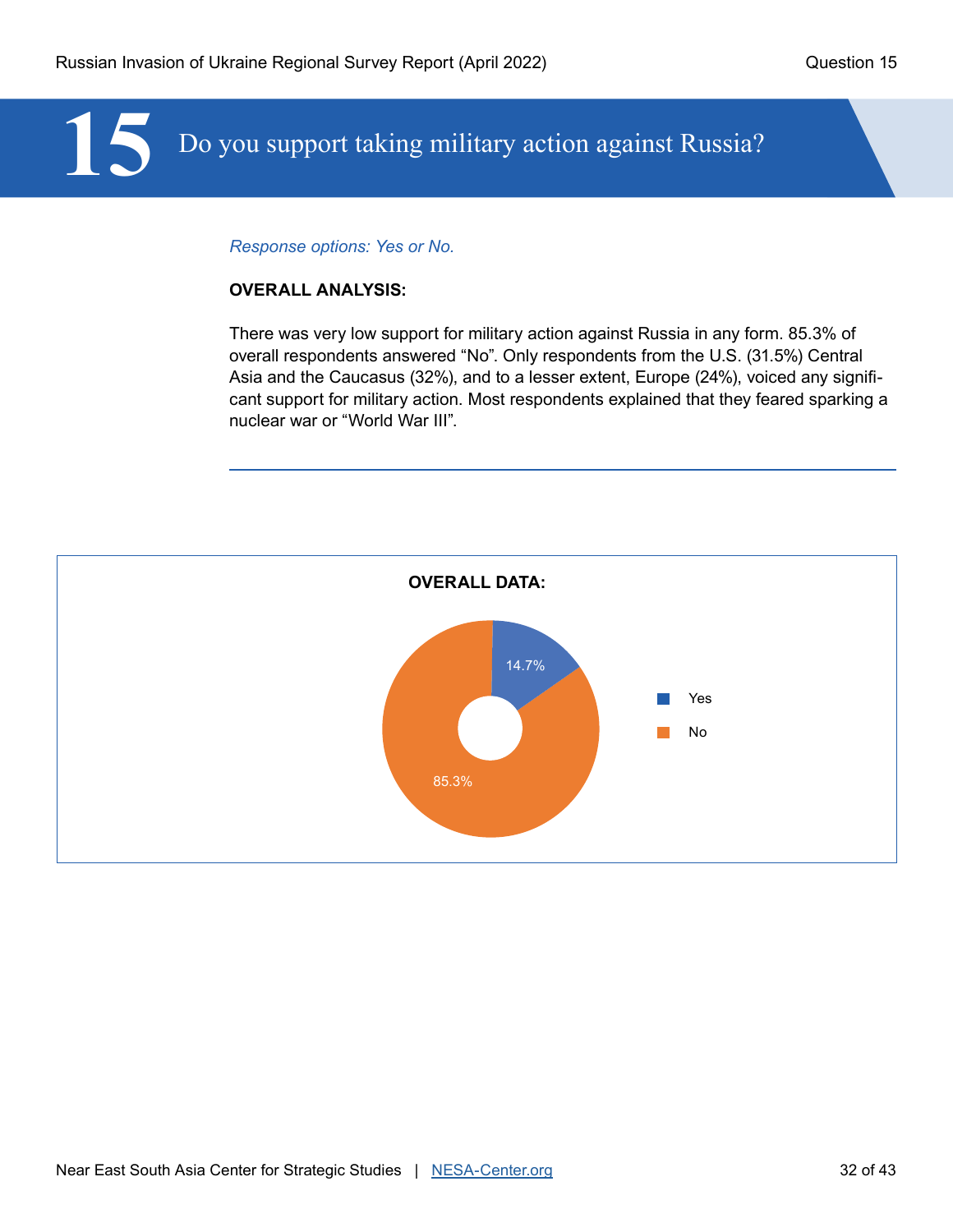# **15** Do you support taking military action against Russia?

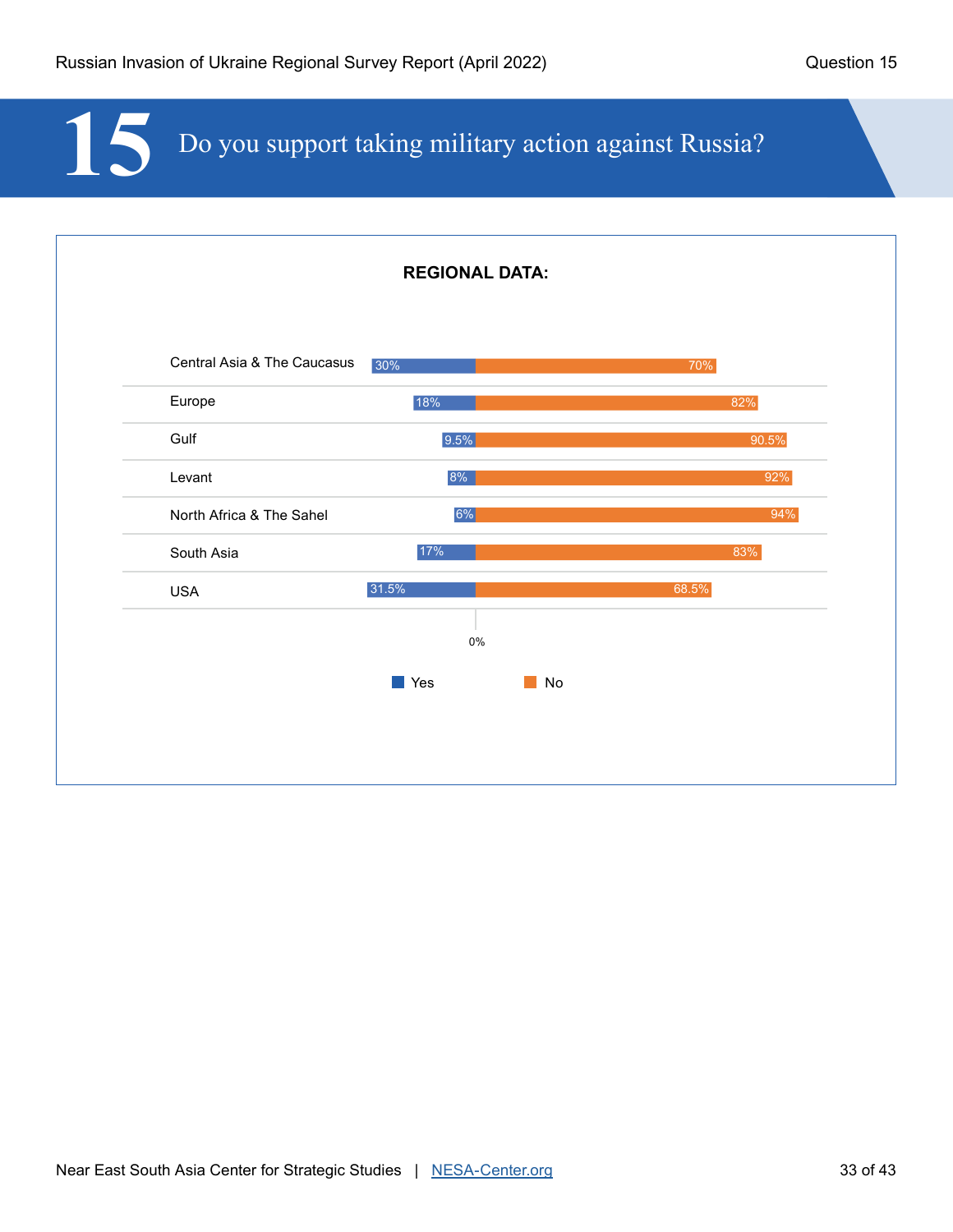# 16 Do you support your country joining a military coalition for military action against Russia? military action against Russia?

#### *Response options: Yes or No.*

#### **OVERALL ANALYSIS:**

The overall responses to this question were almost the same as the previous question, with 85.2% answering "No". Across most sub-regions, there was very little appetite for their countries' involvement in military action for fear of retaliation or because their countries have warm relations and various cooperative efforts with Russia.

In contrast to the previous question, however, more Levantines (15% versus 8%) were supportive of taking this route if mutual defense agreements were put in place.

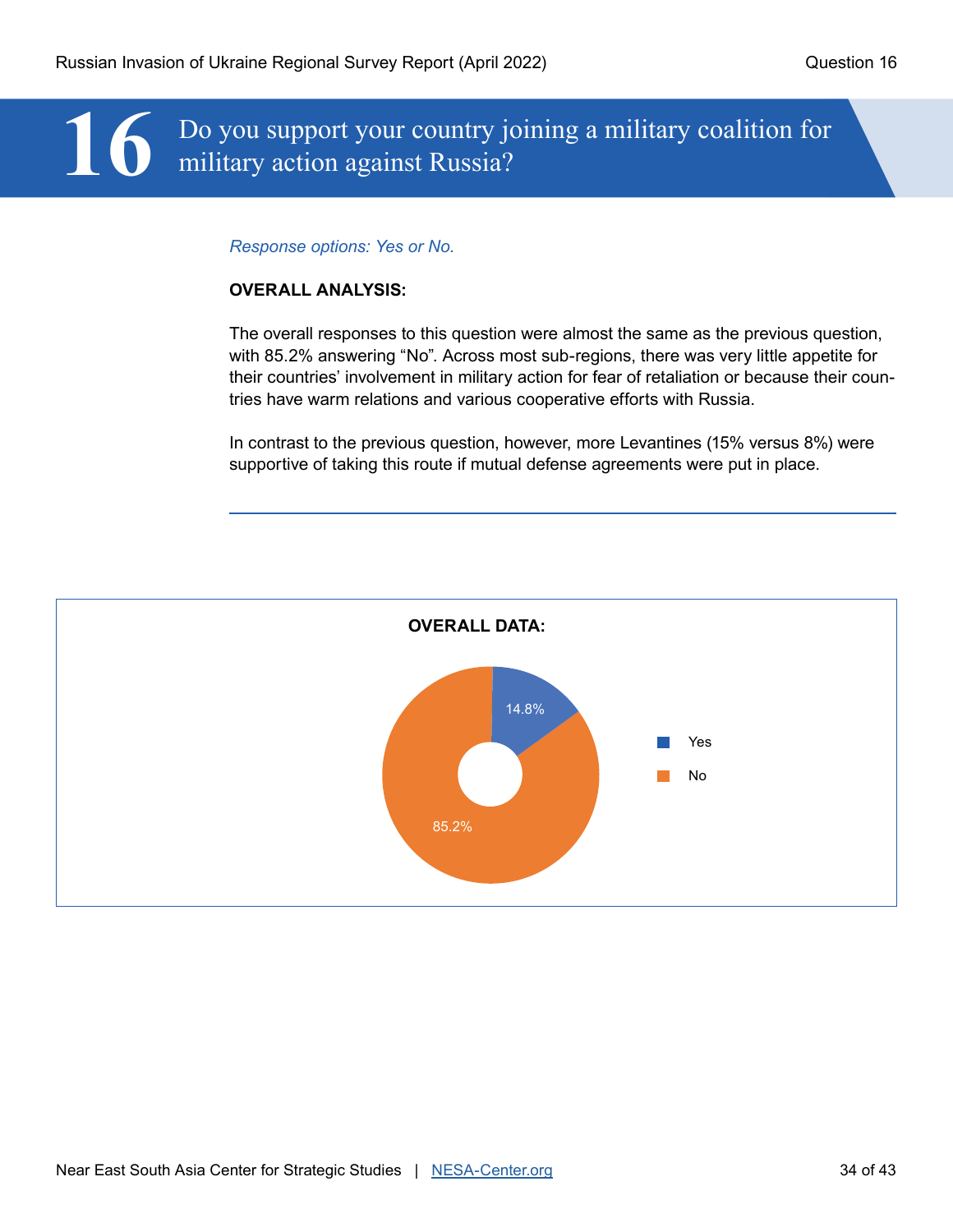# 16 Do you support your country joining a military coalition for military action against Russia? military action against Russia?

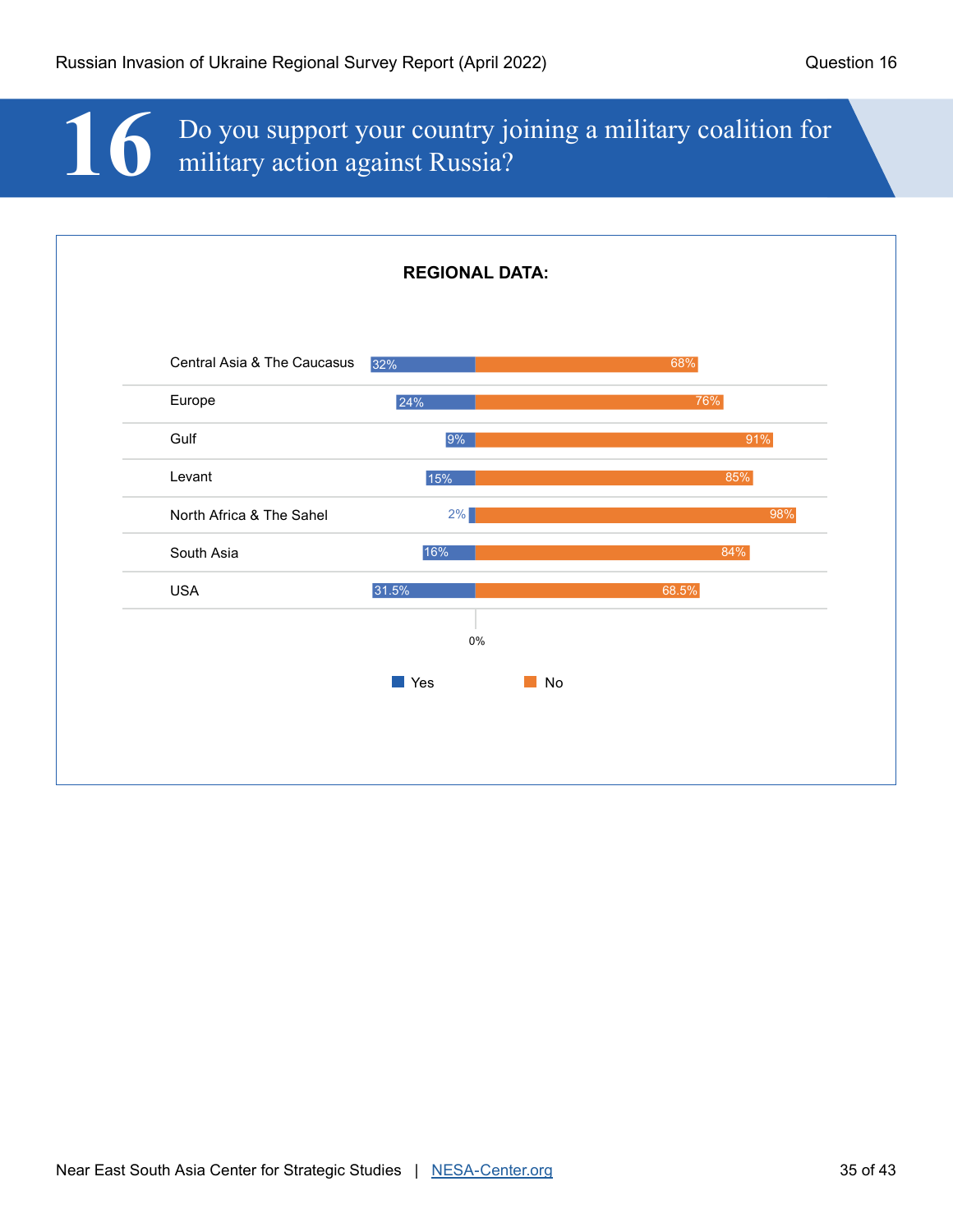## **17** Is the Russian invasion of Ukraine a major threat to your country's interests?

#### *Response options: Yes or No.*

#### **OVERALL ANALYSIS:**

A majority (61%) of overall respondents answered "Yes". Most respondents answered "Yes" across all of the sub-regions, but this was less pronounced in South Asia and North Africa and the Sahel (both at 52% Yes). Those who answered in the affirmative generally tended to answer "Yes" due to the economic effects of the war. Those who answered "No" generally answered that it was a "far-away" European crisis that did not affect their countries. There was concern from some MENA respondents, in particular, over potential social unrest and "revolution" stemming from price increases in commodities in the region.

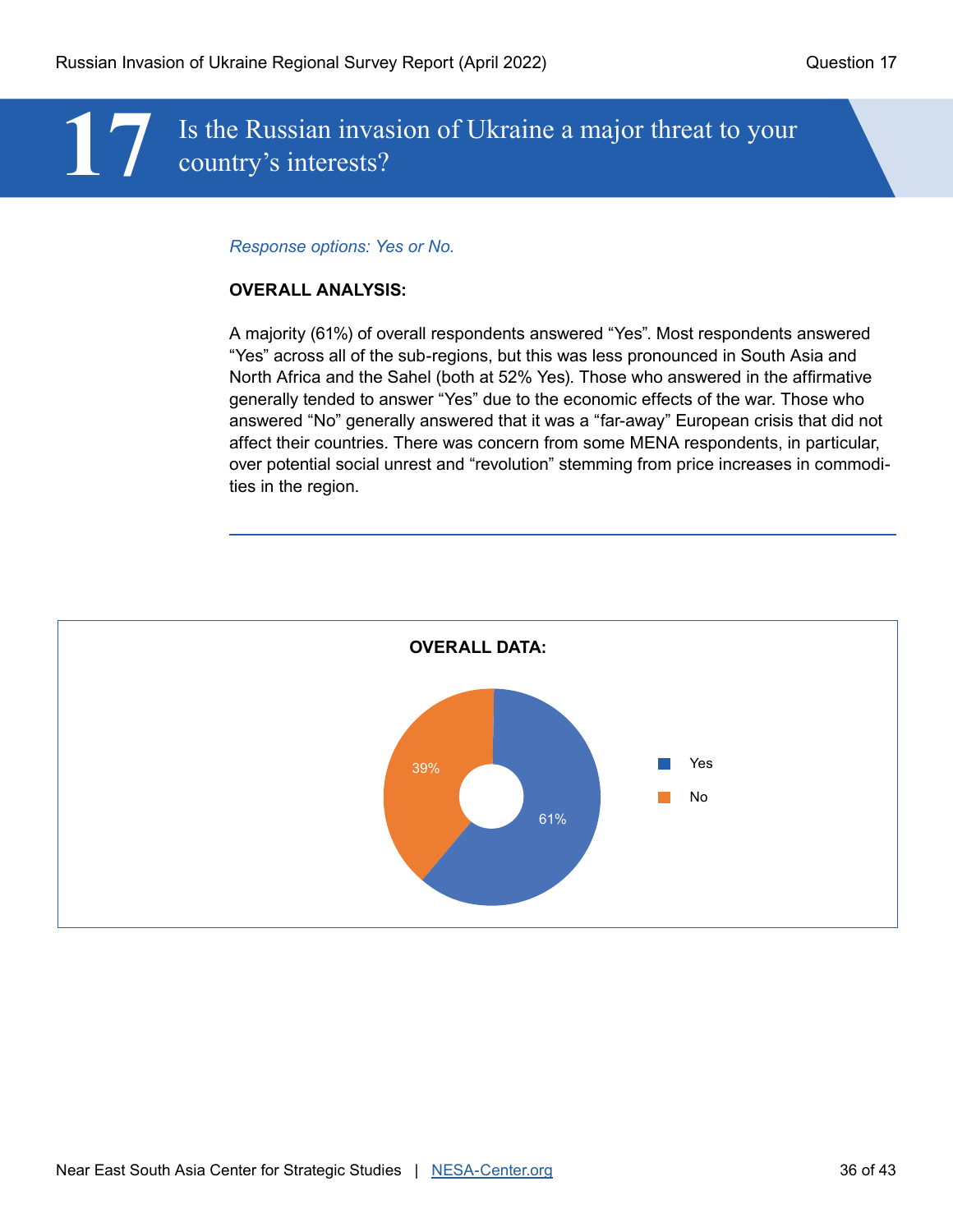## **17** Is the Russian invasion of Ukraine a major threat to your country's interests?

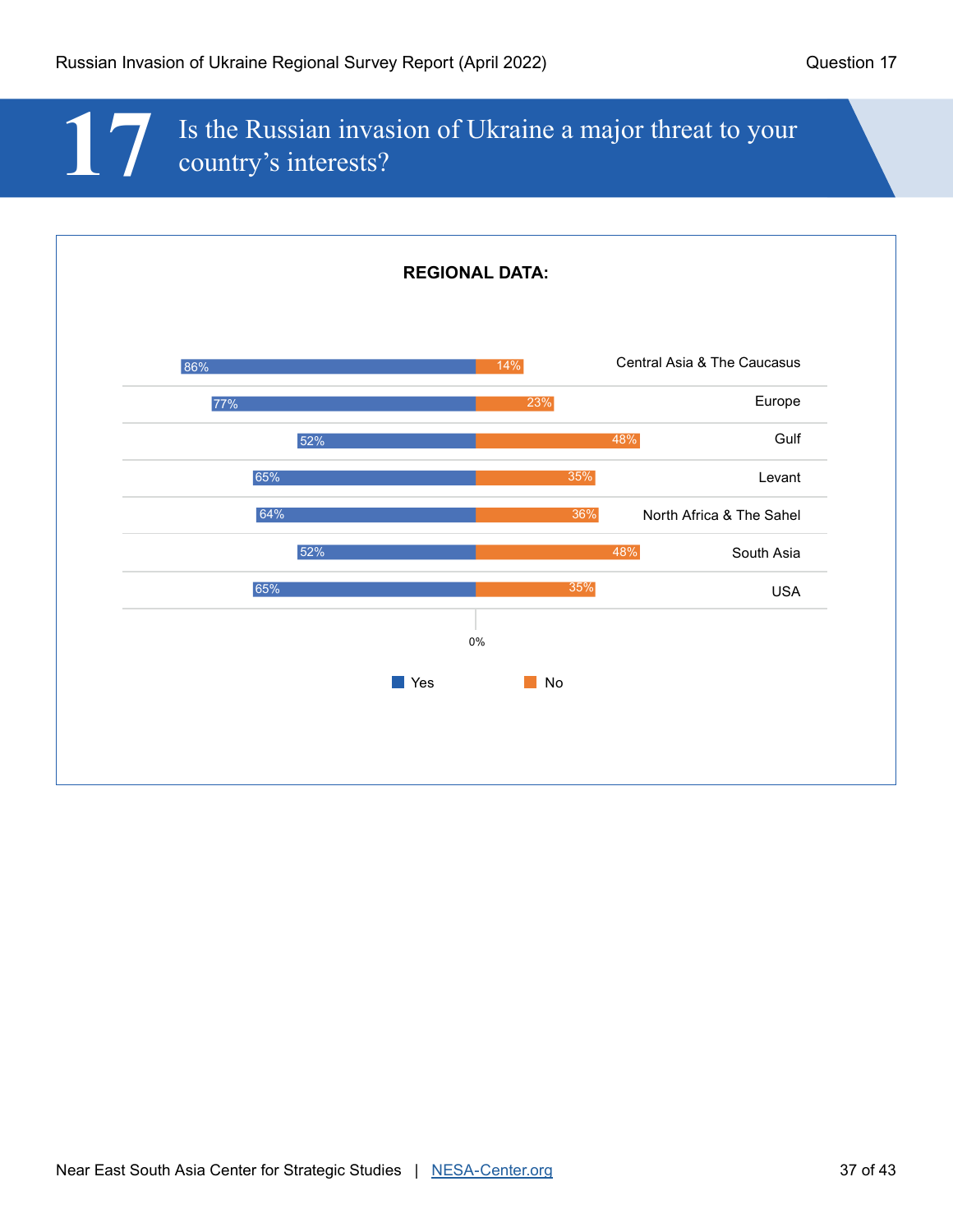# 18 Are you supportive of admitting Ukrainian refugees into your country? your country?

#### *Response options: Yes or No.*

#### **OVERALL ANALYSIS:**

Overall, 69% of respondents answered that they were supportive of admitting Ukrainian refugees into their country. Support was most pronounced in Europe (100%), Central Asia and the Caucasus (89%), the U.S. (84%), North Africa and the Sahel (79%), and the Levant (68%). Slight majorities in the Gulf (53%) and South Asia (55%) were not supportive of admitting refugees. Some argued that the refugee burden should be taken on by the U.S. and Europe.

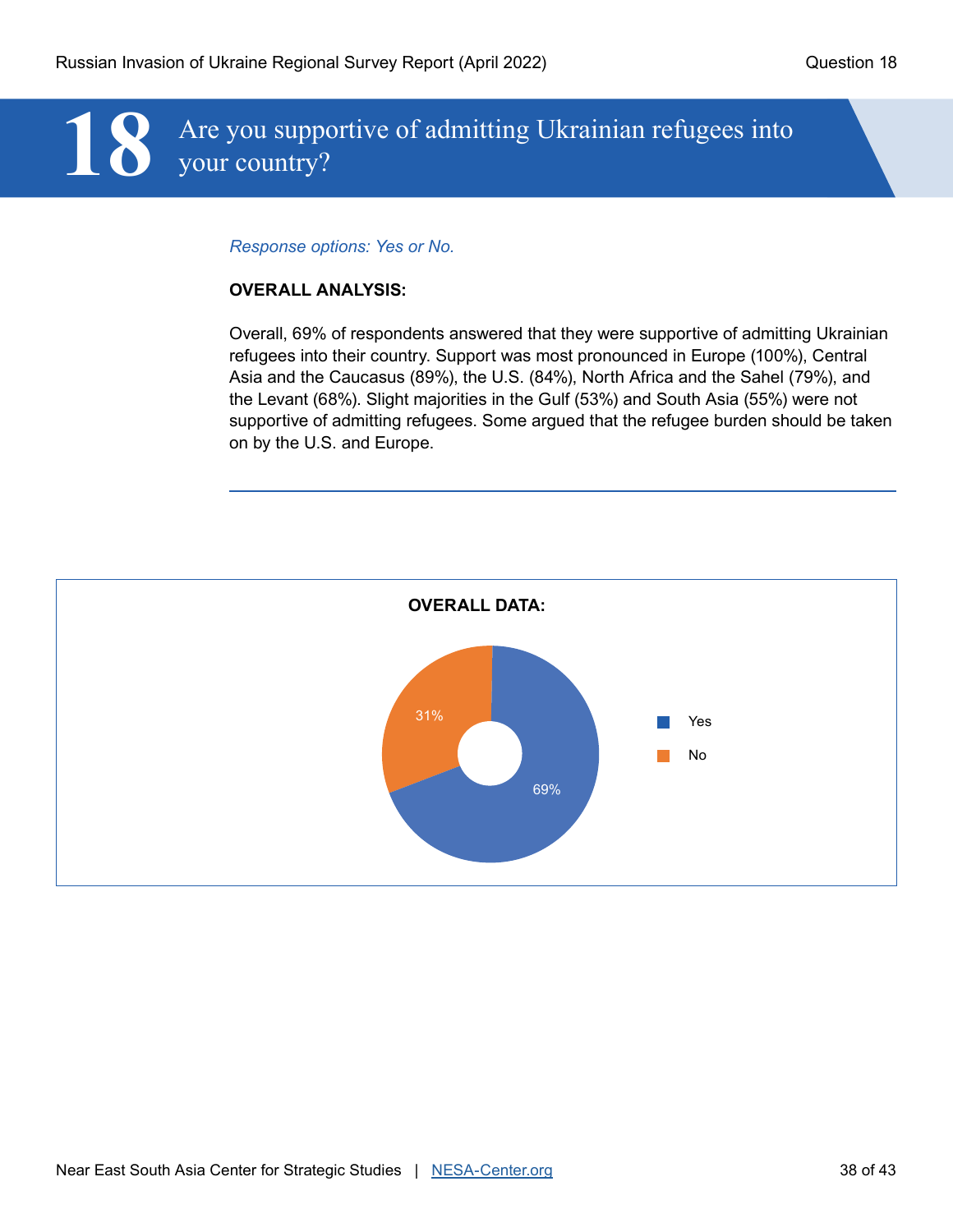# 18 Are you supportive of admitting Ukrainian refugees into your country? your country?

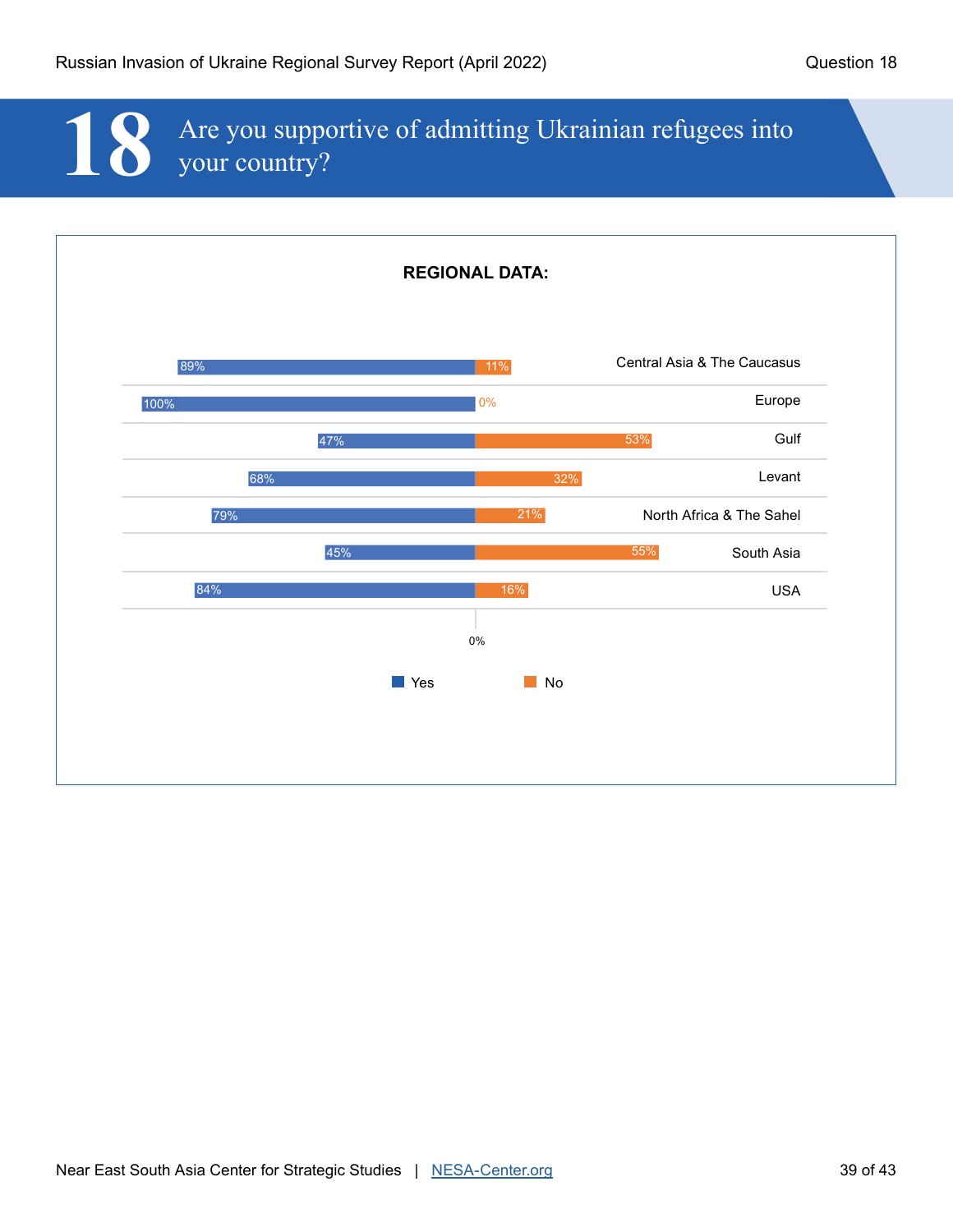## **19** Do you believe that Russia's invasion of Ukraine is rewriting the international/global order?

#### *Response options: Yes or No.*

#### **OVERALL ANALYSIS:**

A solid majority (74.5%) of respondents answered "Yes". This was slightly less pronounced in the U.S., with 66.5% answering in the affirmative. Respondents who answered "No" generally answered that this was either an exaggeration or that the global order had already been rewritten with previous U.S./Western interventions in Iraq and Afghanistan. Some respondents also argued that the global order should be rewritten and that the "old" order was outdated to meet current global challenges.

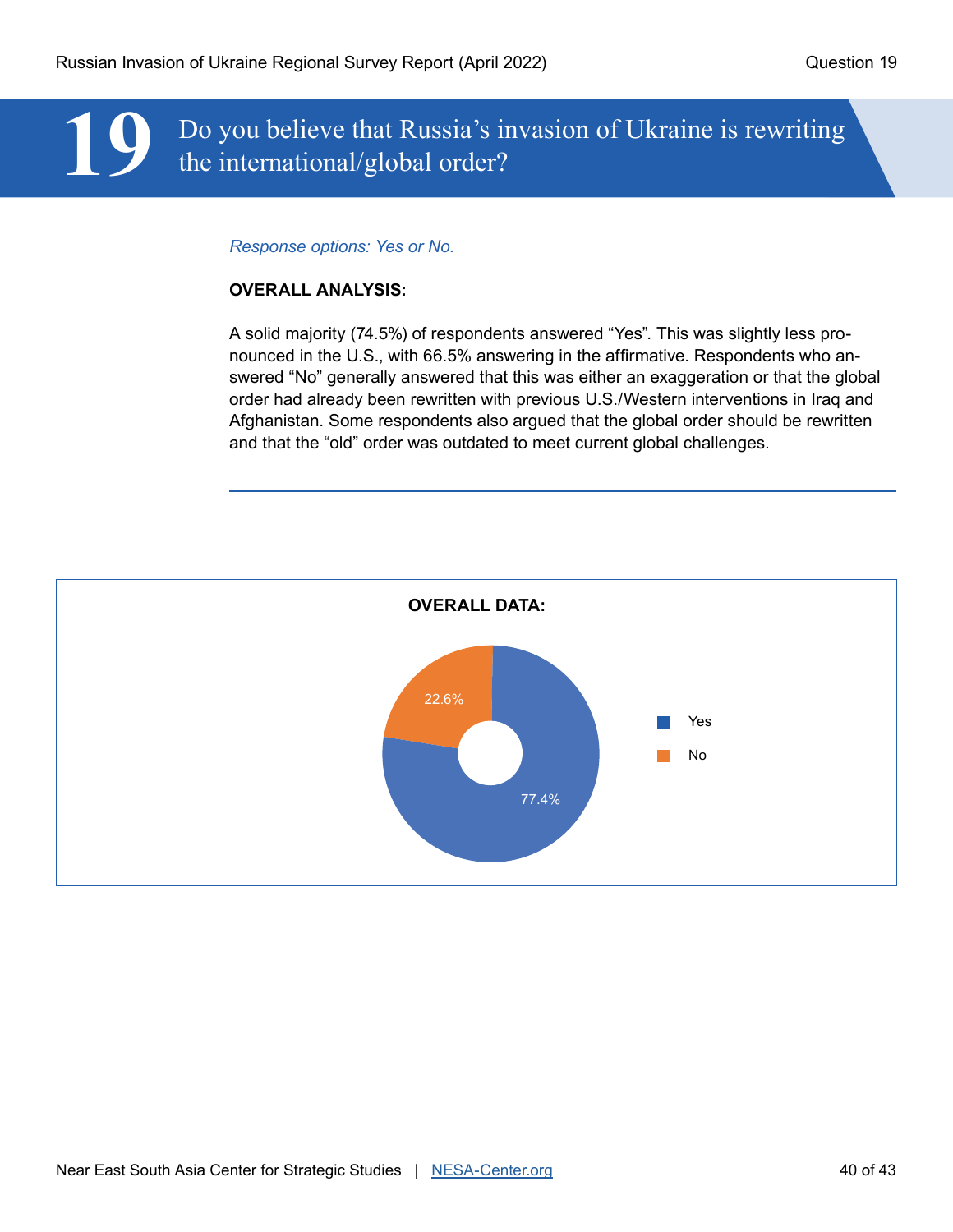**19** Do you believe that Russia's invasion of Ukraine is rewriting the international/global order?

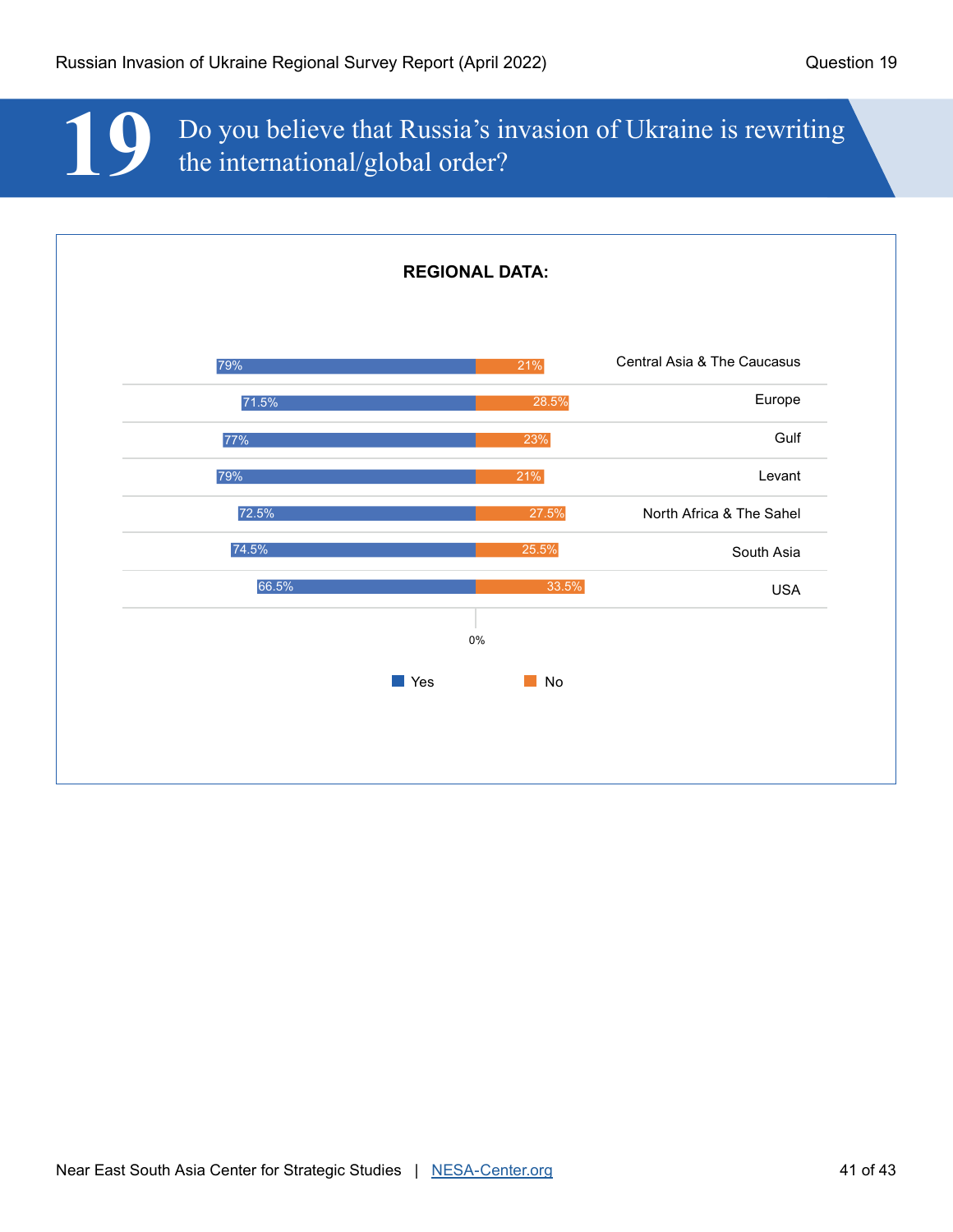# **20** Do you believe that Russia's invasion of Ukraine is undermin-<br>ing international law and the idea of sovereignty of the State? ing international law and the idea of sovereignty of the State?

#### *Response options: Yes or No.*

#### **OVERALL ANALYSIS:**

A clear majority (87.5%) of overall respondents answered this question in the affirmative. As in the previous question, those who answered "Yes" were less pronounced in the U.S., where 75% answered in the affirmative. Whether they answered in the affirmative or the negative, many respondents explained that they believe that international law had already been broken many times by the U.S. and Western powers and that Russia's action were nothing new or exceptional.